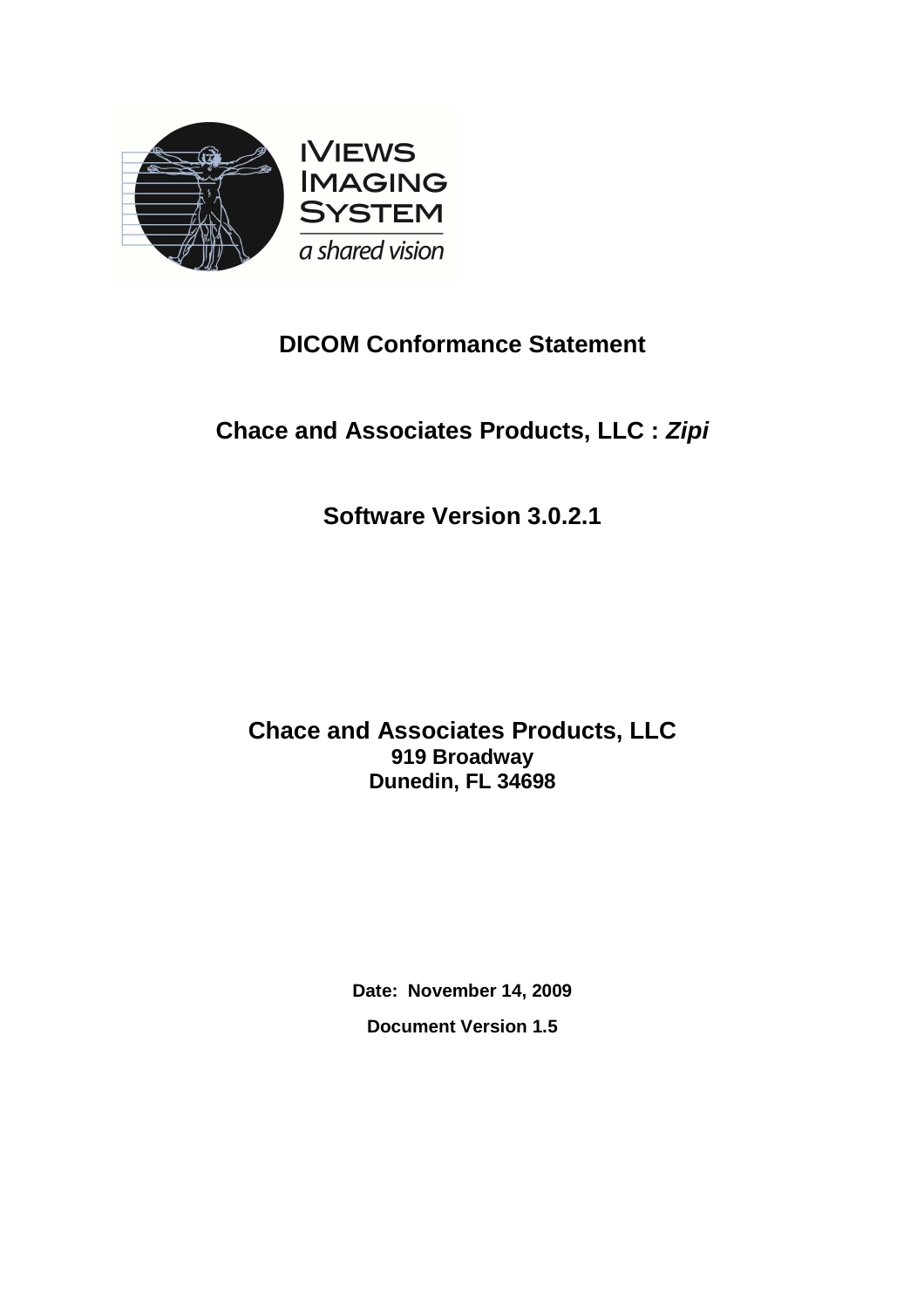

# **1 CONFORMANCE STATEMENT OVERVIEW**

The intended audience for this Conformance Statement is hospital technical staff, system integrators and software engineers. The reader is assumed to have good understanding of the DICOM standard.

The Conformance Statement of one implementation can be compared with the Conformance Statement of another implementation to determine which capabilities are commonly supported.

As stated by the NEMA conformance guidelines, DICOM does not, by itself, guarantee interoperability. Furthermore, the identification of common capabilities by comparing DICOM Conformance Statements is also not sufficient to guarantee connectivity between two devices.

A DICOM Conformance Statement cannot replace validation and cross-vendor testing with other devices. Validation and cross-vendor testing are still required to ensure that both devices are performing as intended.

The application described in this document is the Zipi Software from Chace and Associates Products, LLC Dunedin, FL. This software acts as DICOM File Creator; Creation/Reading of File-Sets. DICOMDIR is not supported at this time.

The Zipi Application Entity is designed to create DICOM images and send them to the DICOM2DB DICOM Processing engine. The process is performed via a file transfer.

The incoming data is from a wide variety of instrument modalities.

| Implementation Class for Chace and Associates |                             |  |
|-----------------------------------------------|-----------------------------|--|
| Implementation Class UID:                     | 1.2.826.0.1.3680043.8.444.2 |  |

| Information Object   SOP Class UID<br><b>Definitions</b> |                           | <b>Transfer Syntax and UID</b>            |
|----------------------------------------------------------|---------------------------|-------------------------------------------|
| Secondary Capture<br>Image Storage                       | 1.2.840.10008.5.1.4.1.1.7 | Implicit VR Little Endian<br>Uncompressed |
|                                                          |                           | 1.2.840.10008.1.2                         |
|                                                          |                           | JPEG Baseline compressed                  |
|                                                          |                           | 1.2.840.10008.1.2.4.50                    |

# **2 TABLE OF CONTENTS**

Chace and Associates 818 Highland Ave Dunedin, FL 34698 Office 727-734-8393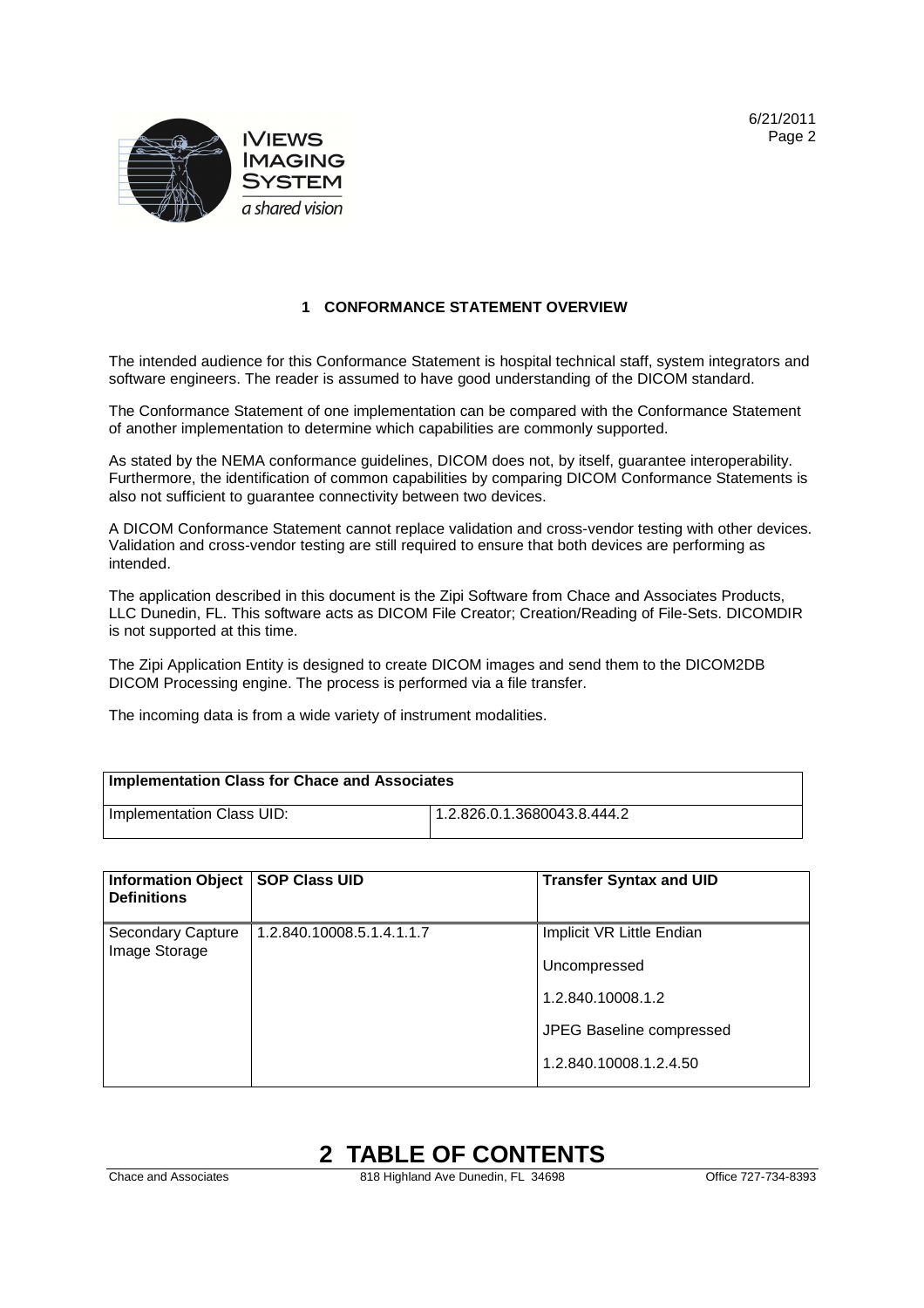

| 5.1 …… IMPLEMENTATION MODEL………………………………………………………………………………………… 17    |  |
|---------------------------------------------------------------------|--|
|                                                                     |  |
|                                                                     |  |
|                                                                     |  |
|                                                                     |  |
|                                                                     |  |
|                                                                     |  |
|                                                                     |  |
|                                                                     |  |
|                                                                     |  |
|                                                                     |  |
|                                                                     |  |
| ANNEXES 21                                                          |  |
| 8.1.1 Created SOP Instance(s) - Grayed boxes are not implemented 21 |  |
|                                                                     |  |
|                                                                     |  |
|                                                                     |  |
|                                                                     |  |
|                                                                     |  |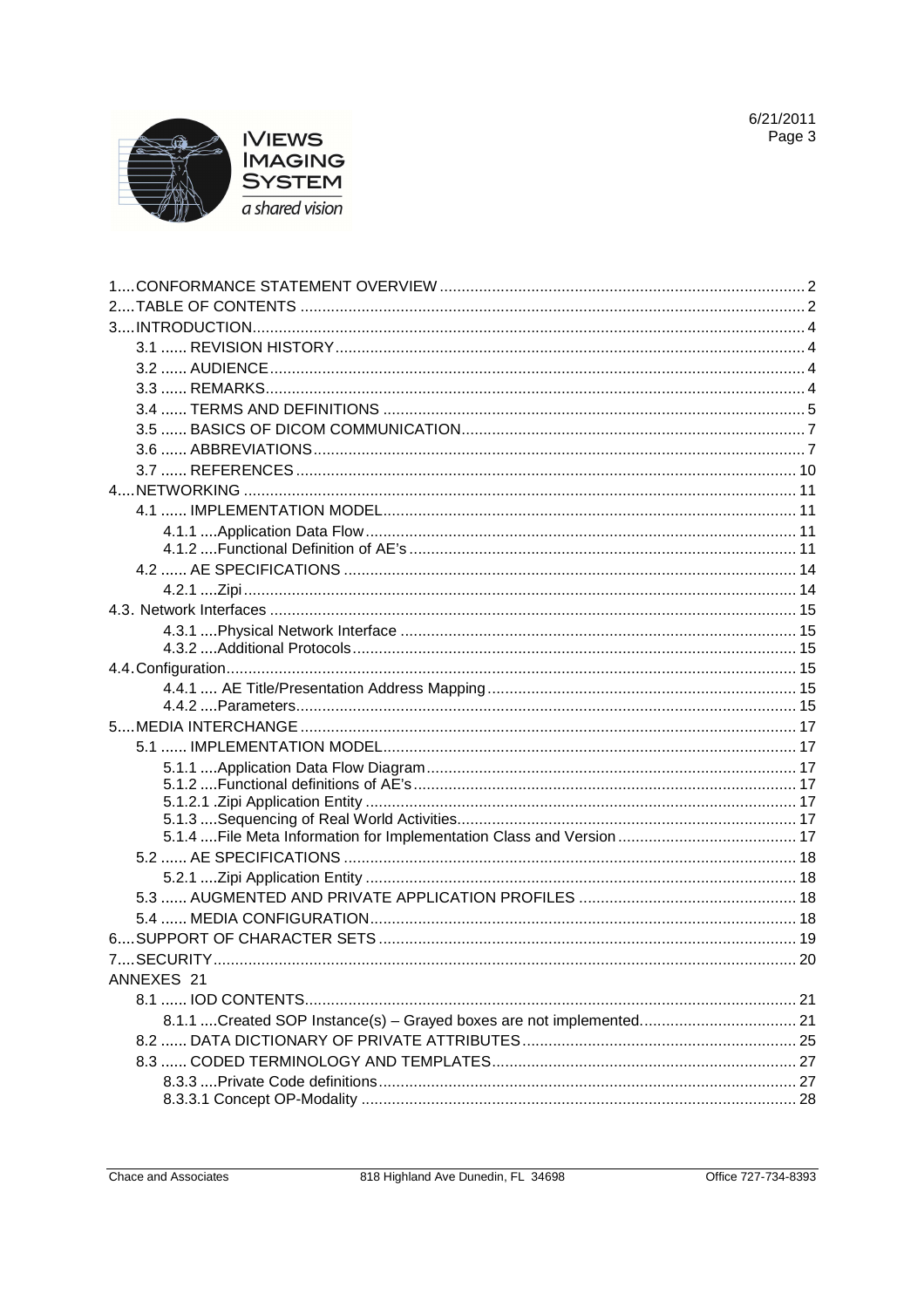

# **3 INTRODUCTION**

#### **3.1 REVISION HISTORY**

| <b>Revision Date</b> | <b>Revision Number</b> | Person            | Comments                                                                                      |
|----------------------|------------------------|-------------------|-----------------------------------------------------------------------------------------------|
| 7/18/2008            | 1.0                    | <b>Brock Pope</b> | Initial Revision of<br>Document                                                               |
| 8/14/2008            | 1.1                    | Julie Chace       | Adding to document<br>template                                                                |
| 8/19/2008            | 1.2                    | <b>Brock Pope</b> | Update application<br>context                                                                 |
| 8/27/2008            | 1.3                    | Julie Chace       | Update Media Storage<br>SOP Class ID and SOP<br>Class ID section 4.2.1.1                      |
| 9/1/2008             | 1.4                    | <b>Brock Pope</b> | Updated Section 8.2 -<br>8.3 regarding Private<br>Tag specifications                          |
| 11/14/2009           | 1.5                    | <b>Brock Pope</b> | Updated document to<br>reflect current release<br>version and sample<br>native modality list. |

#### **3.2 AUDIENCE**

This document is written for the people that need to understand how ZIPi will integrate into their healthcare facility. This includes both those responsible for overall imaging network policy and architecture, as well as integrators who need to have a detailed understanding of the DICOM features of the product. This document contains some basic DICOM definitions so that any reader may understand how this product implements DICOM features. However, integrators are expected to fully understand all the DICOM terminology, how the tables in this document relate to the product's functionality, and how that functionality integrates with other devices that support compatible DICOM features.

#### **3.3 REMARKS**

The scope of this DICOM Conformance Statement is to facilitate integration between ZIPi and other DICOM products. The Conformance Statement should be read and understood in conjunction with the DICOM Standard. DICOM by itself does not guarantee interoperability. The Conformance Statement does, however, facilitate a first-level comparison for interoperability between different applications supporting compatible DICOM functionality.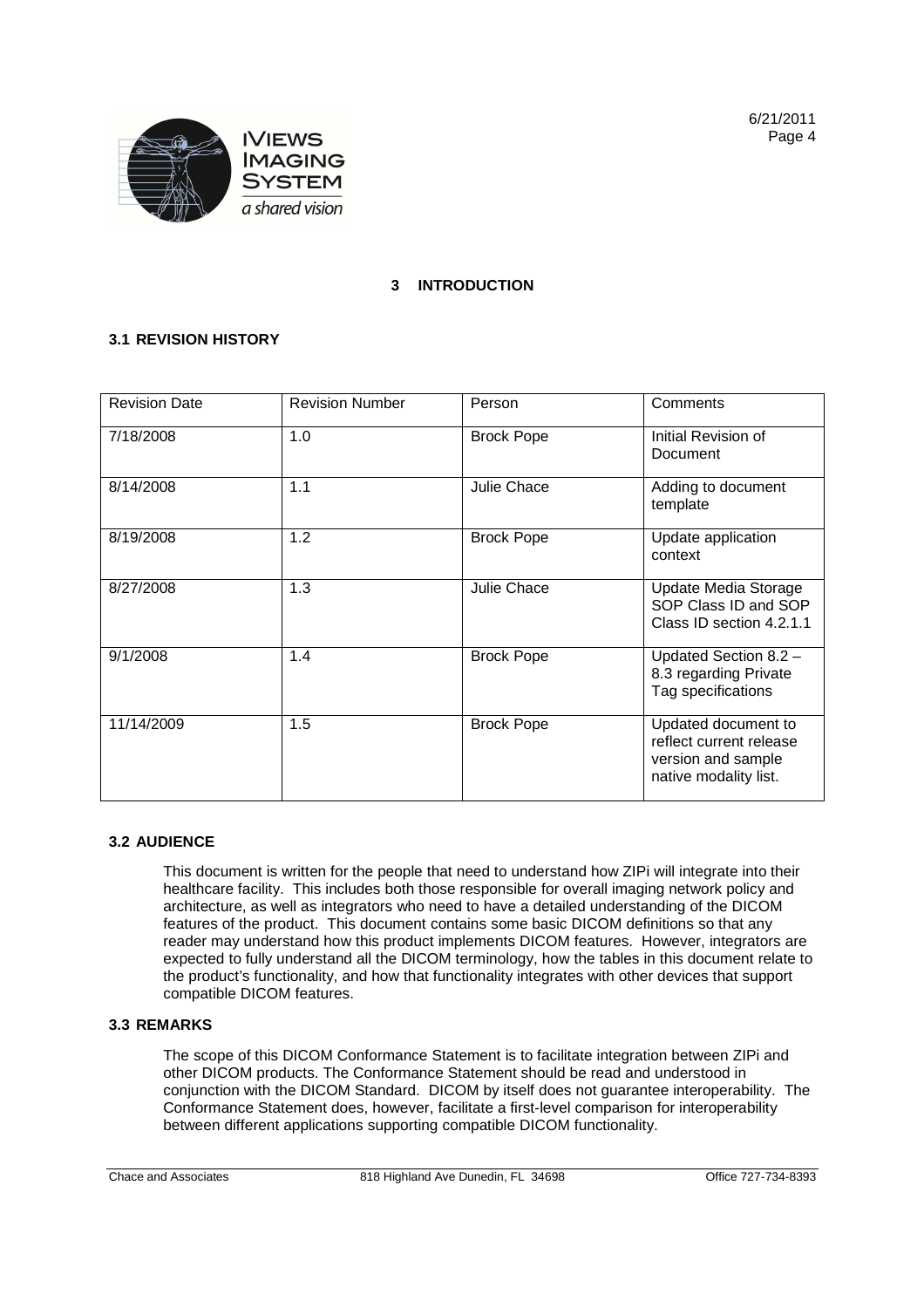

This Conformance Statement is not supposed to replace validation with other DICOM equipment to ensure proper exchange of intended information. In fact, the user should be aware of the following important issues:

- The comparison of different Conformance Statements is just the first step towards assessing interconnectivity and interoperability between the product and other DICOM conformant equipment.
- Test procedures should be defined and executed to validate the required level of interoperability with specific compatible DICOM equipment, as established by the healthcare facility.

#### **3.4 TERMS AND DEFINITIONS**

Informal definitions are provided for the following terms used in this Conformance Statement. The DICOM Standard is the authoritative source for formal definitions of these terms.

**Abstract Syntax** – the information agreed to be exchanged between applications, generally equivalent to a Service/Object Pair (SOP) Class. Examples : Verification SOP Class, Modality Worklist Information Model Find SOP Class, Computed Radiography Image Storage SOP Class.

**Application Entity (AE)** – an end point of a DICOM information exchange, including the DICOM network or media interface software; i.e., the software that sends or receives DICOM information objects or messages. A single device may have multiple Application Entities.

**Application Entity Title** – the externally known name of an Application Entity, used to identify a DICOM application to other DICOM applications on the network.

**Application Context** – the specification of the type of communication used between Application Entities. Example: DICOM network protocol.

**Association** – a network communication channel set up between Application Entities.

**Attribute** – – a unit of information in an object definition; a data element identified by a tag. The information may be a complex data structure (Sequence), itself composed of lower level data elements. Examples: Patient ID (0010,0020), Accession Number (0008,0050), Photometric Interpretation (0028,0004), Procedure Code Sequence (0008,1032).

**Information Object Definition (IOD)** – the specified set of Attributes that comprise a type of data object; does not represent a specific instance of the data object, but rather a class of similar data objects that have the same properties. The Attributes may be specified as Mandatory (Type 1), Required but possibly unknown (Type 2), or Optional (Type 3), and there may be conditions associated with the use of an Attribute (Types 1C and 2C). Examples: MR Image IOD, CT Image IOD, Print Job IOD.

**Joint Photographic Experts Group (JPEG) –** a set of standardized image compression techniques, available for use by DICOM applications.

**Media Application Profile** – the specification of DICOM information objects and encoding exchanged on removable media (e.g., CDs)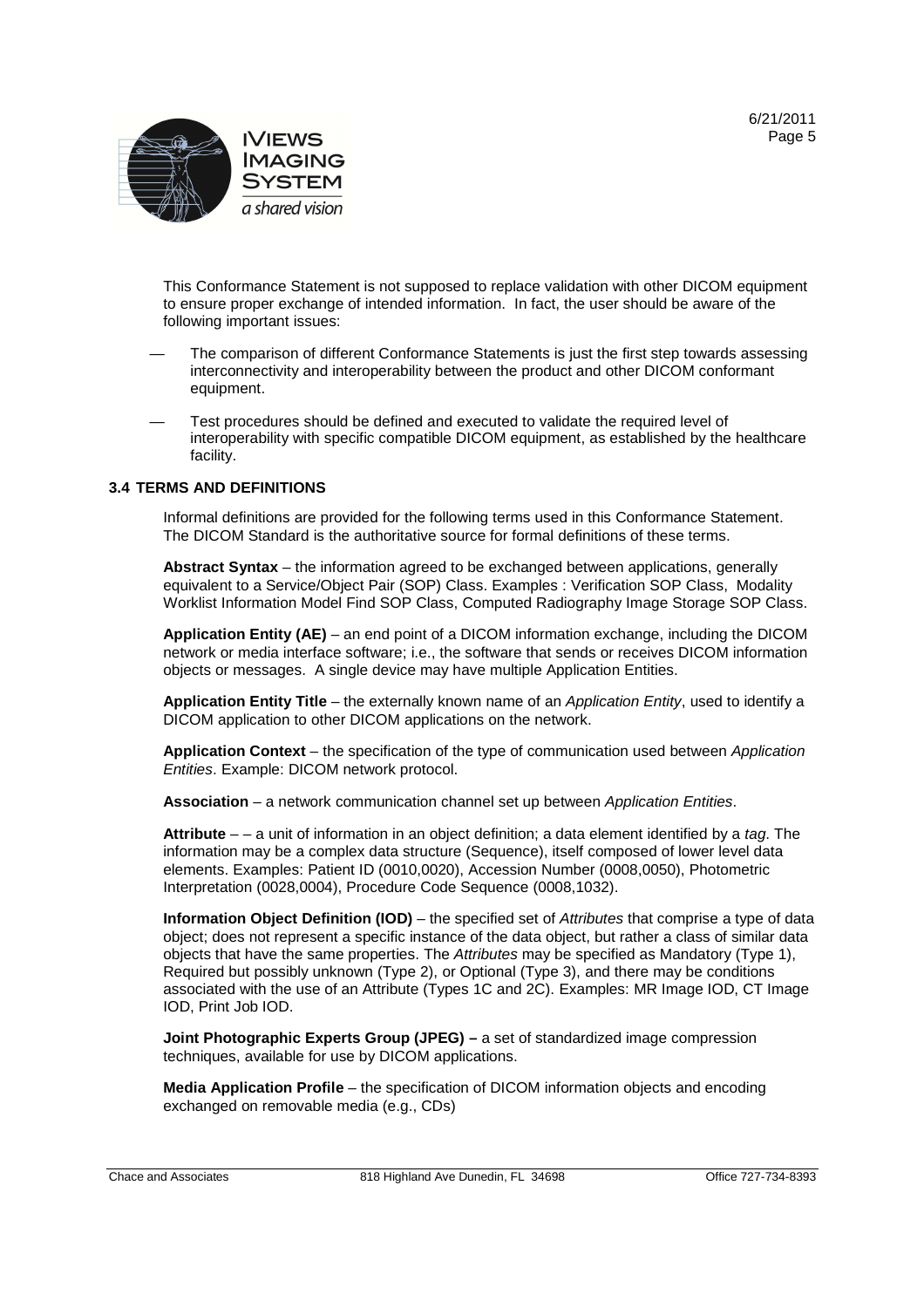

**Module** – a set of Attributes within an Information Object Definition that are logically related to each other. Example: Patient Module includes Patient Name, Patient ID, Patient Birth Date, and Patient Sex.

**Negotiation** – first phase of Association establishment that allows Application Entities to agree on the types of data to be exchanged and how that data will be encoded.

**Presentation Context** – the set of DICOM network services used over an Association, as negotiated between Application Entities; includes Abstract Syntaxes and Transfer Syntaxes.

**Protocol Data Unit (PDU)** – a packet (piece) of a DICOM message sent across the network. Devices must specify the maximum size packet they can receive for DICOM messages.

**Security Profile** – a set of mechanisms, such as encryption, user authentication, or digital signatures, used by an Application Entity to ensure confidentiality, integrity, and/or availability of exchanged DICOM data

**Service Class Provider (SCP)** – role of an Application Entity that provides a DICOM network service; typically, a server that performs operations requested by another Application Entity (Service Class User). Examples: Picture Archiving and Communication System (image storage SCP, and image query/retrieve SCP), Radiology Information System (modality worklist SCP).

**Service Class User (SCU)** – role of an *Application Entity* that uses a DICOM network service; typically, a client. Examples: imaging modality (image storage SCU, and modality worklist SCU), imaging workstation (image query/retrieve SCU)

**Service/Object Pair (SOP) Class** – the specification of the network or media transfer (service) of a particular type of data (object); the fundamental unit of DICOM interoperability specification. Examples: Ultrasound Image Storage Service, Basic Grayscale Print Management.

**Service/Object Pair (SOP) Instance** – an information object; a specific occurrence of information exchanged in a SOP Class. Examples: a specific x-ray image.

**Tag** – a 32-bit identifier for a data element, represented as a pair of four digit hexadecimal numbers, the "group" and the "element". If the "group" number is odd, the tag is for a private (manufacturer-specific) data element. Examples: (0010,0020) [Patient ID], (07FE,0010) [Pixel Data], (0019,0210) [private data element]

**Transfer Syntax** – the encoding used for exchange of DICOM information objects and messages. Examples: JPEG compressed (images), little endian explicit value representation.

**Unique Identifier (UID)** – a globally unique "dotted decimal" string that identifies a specific object or a class of objects; an ISO-8824 Object Identifier. Examples: Study Instance UID, SOP Class UID, SOP Instance UID.

**Value Representation (VR)** – the format type of an individual DICOM data element, such as text, an integer, a person's name, or a code. DICOM information objects can be transmitted with either explicit identification of the type of each data element (Explicit VR), or without explicit identification (Implicit VR); with Implicit VR, the receiving application must use a DICOM data dictionary to look up the format of each data element.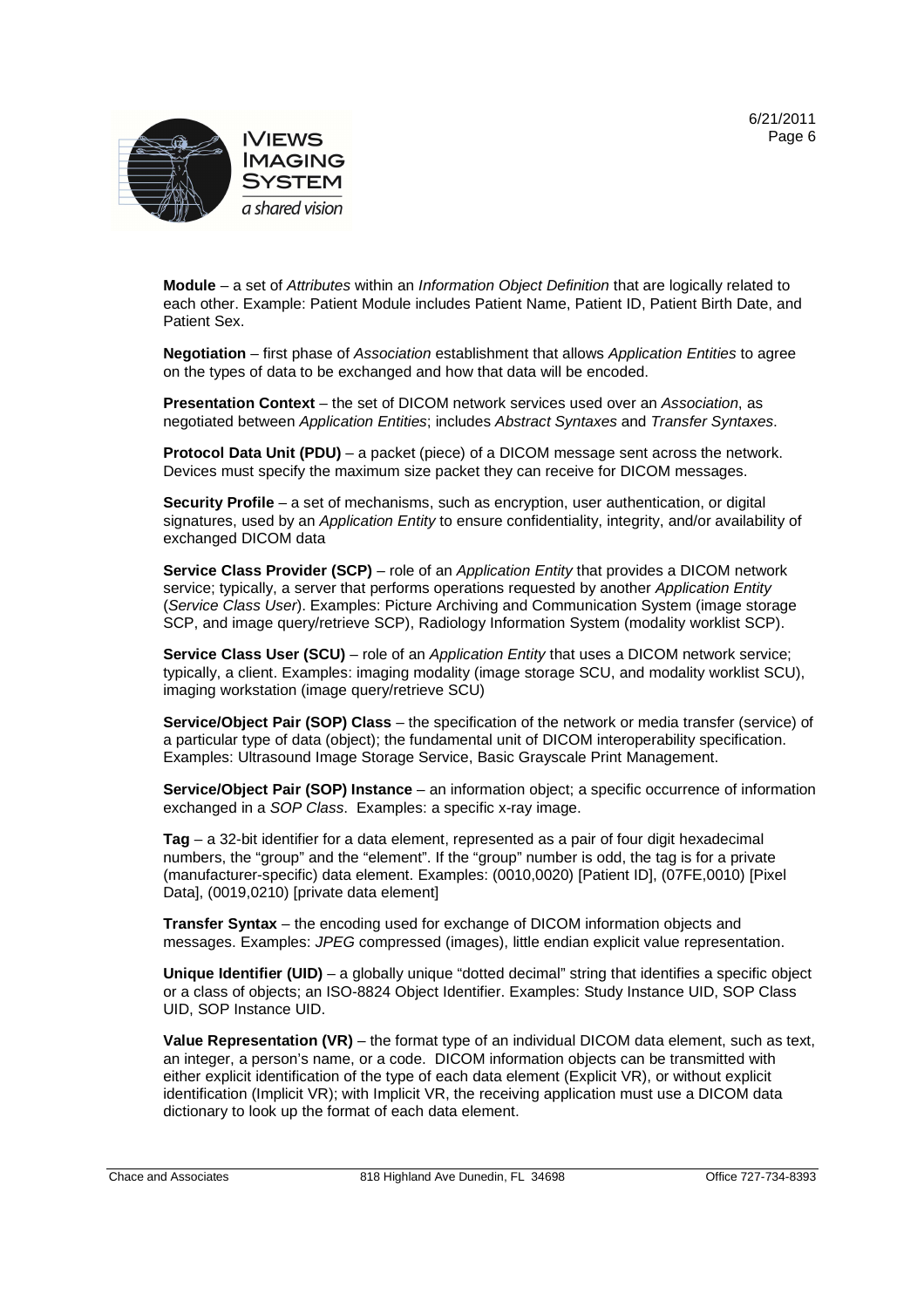

#### **3.5 BASICS OF DICOM COMMUNICATION**

This section describes terminology used in this Conformance Statement for the non-specialist. The key terms used in the Conformance Statement are highlighted in *italics* below. This section is not a substitute for training about DICOM, and it makes many simplifications about the meanings of DICOM terms.

Two Application Entities (devices) that want to communicate with each other over a network using DICOM protocol must first agree on several things during an initial network "handshake". One of the two devices must initiate an Association (a connection to the other device), and ask if specific services, information, and encoding can be supported by the other device (Negotiation).

DICOM specifies a number of network services and types of information objects, each of which is called an Abstract Syntax for the Negotiation. DICOM also specifies a variety of methods for encoding data, denoted Transfer Syntaxes. The Negotiation allows the initiating Application Entity to propose combinations of Abstract Syntax and Transfer Syntax to be used on the Association; these combinations are called Presentation Contexts. The receiving Application Entity accepts the Presentation Contexts it supports.

For each Presentation Context, the Association Negotiation also allows the devices to agree on Roles – which one is the Service Class User (SCU - client) and which is the Service Class Provider (SCP - server). Normally the device initiating the connection is the SCU, i.e., the client system calls the server, but not always.

The Association Negotiation finally enables exchange of maximum network packet (PDU) size, security information, and network service options (called *Extended Negotiation* information).

The Application Entities, having negotiated the Association parameters, may now commence exchanging dat Common data exchanges include queries for worklists and lists of stored images, transfer of image objects and analyses (structured reports), and sending images to film printers. Each exchangeable unit of data is formatted by the sender in accordance with the appropriate Information Object Definition, and sent using the negotiated Transfer Syntax. There is a Default Transfer Syntax that all systems must accept, but it may not be the most efficient for some use cases. Each transfer is explicitly acknowledged by the receiver with a Response Status indicating success, failure, or that query or retrieve operations are still in process.

Two Application Entities may also communicate with each other by exchanging media (such as a CD-R). Since there is no Association Negotiation possible, they both use a Media Application Profile that specifies "pre-negotiated" exchange media format, Abstract Syntax, and Transfer Syntax.

#### **3.6 ABBREVIATIONS**

- AE Application Entity
- AET Application Entity Title
- CAD Computer Aided Detection
- CDA Clinical Document Architecture
- CD-R Compact Disk Recordable
- CSE Customer Service Engineer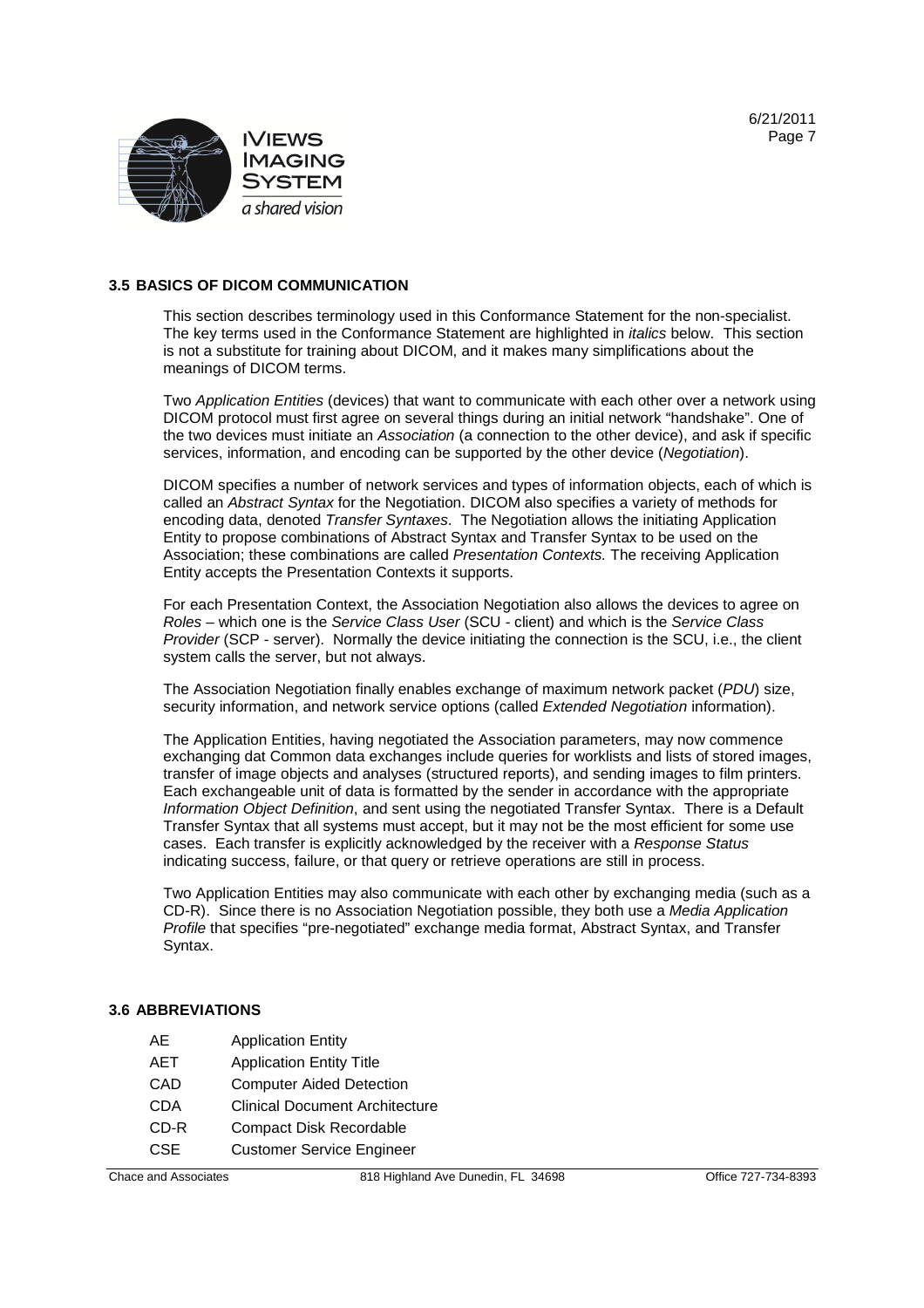



| СR                | Computed Radiography                           |
|-------------------|------------------------------------------------|
| СT                | <b>Computed Tomography</b>                     |
| <b>DHCP</b>       | <b>Dynamic Host Configuration Protocol</b>     |
| <b>DICOM</b>      | Digital Imaging and Communications in Medicine |
| DIT               | Directory Information Tree (LDAP)              |
| DN                | Distinguished Name (LDAP)                      |
| <b>DNS</b>        | Domain Name System                             |
| DX                | Digital X-ray                                  |
| FSC               | <b>File-Set Creator</b>                        |
| FSU               | <b>File-Set Updater</b>                        |
| FSR               | File-Set Reader                                |
| GSDF              | <b>Grayscale Standard Display Function</b>     |
| GSPS              | <b>Grayscale Softcopy Presentation State</b>   |
| НIS               | <b>Hospital Information System</b>             |
| HL7               | Health Level 7 Standard                        |
| <b>IHE</b>        | Integrating the Healthcare Enterprise          |
| <b>IOD</b>        | Information Object Definition                  |
| IP <sub>V</sub> 4 | Internet Protocol version 4                    |
| IPv6              | Internet Protocol version 6                    |
| <b>ISO</b>        | International Organization for Standards       |
| IO                | Intra-oral X-ray                               |
| JPEG              | Joint Photographic Experts Group               |
| LDAP              | <b>Lightweight Directory Access Protocol</b>   |
| LDIF              | LDAP Data Interchange Format                   |
| LUT               | Look-up Table                                  |
| MAR               | Medication Administration Record               |
| <b>MPEG</b>       | Moving Picture Experts Group                   |
| ΜG                | Mammography (X-ray)                            |
| <b>MPPS</b>       | <b>Modality Performed Procedure Step</b>       |
| ΜR                | Magnetic Resonance Imaging                     |
| MSPS              | Modality Scheduled Procedure Step              |
| MTU               | Maximum Transmission Unit (IP)                 |
| <b>MWL</b>        | <b>Modality Worklist</b>                       |
| <b>NM</b>         | <b>Nuclear Medicine</b>                        |
| NTP               | Network Time Protocol                          |
|                   | O Optional (Key Attribute)                     |
| OP                | Ophthalmic Photography                         |
| OSI               | Open Systems Interconnection                   |
| <b>PACS</b>       | Picture Archiving and Communication System     |
| <b>PET</b>        | Positron Emission Tomography                   |
|                   |                                                |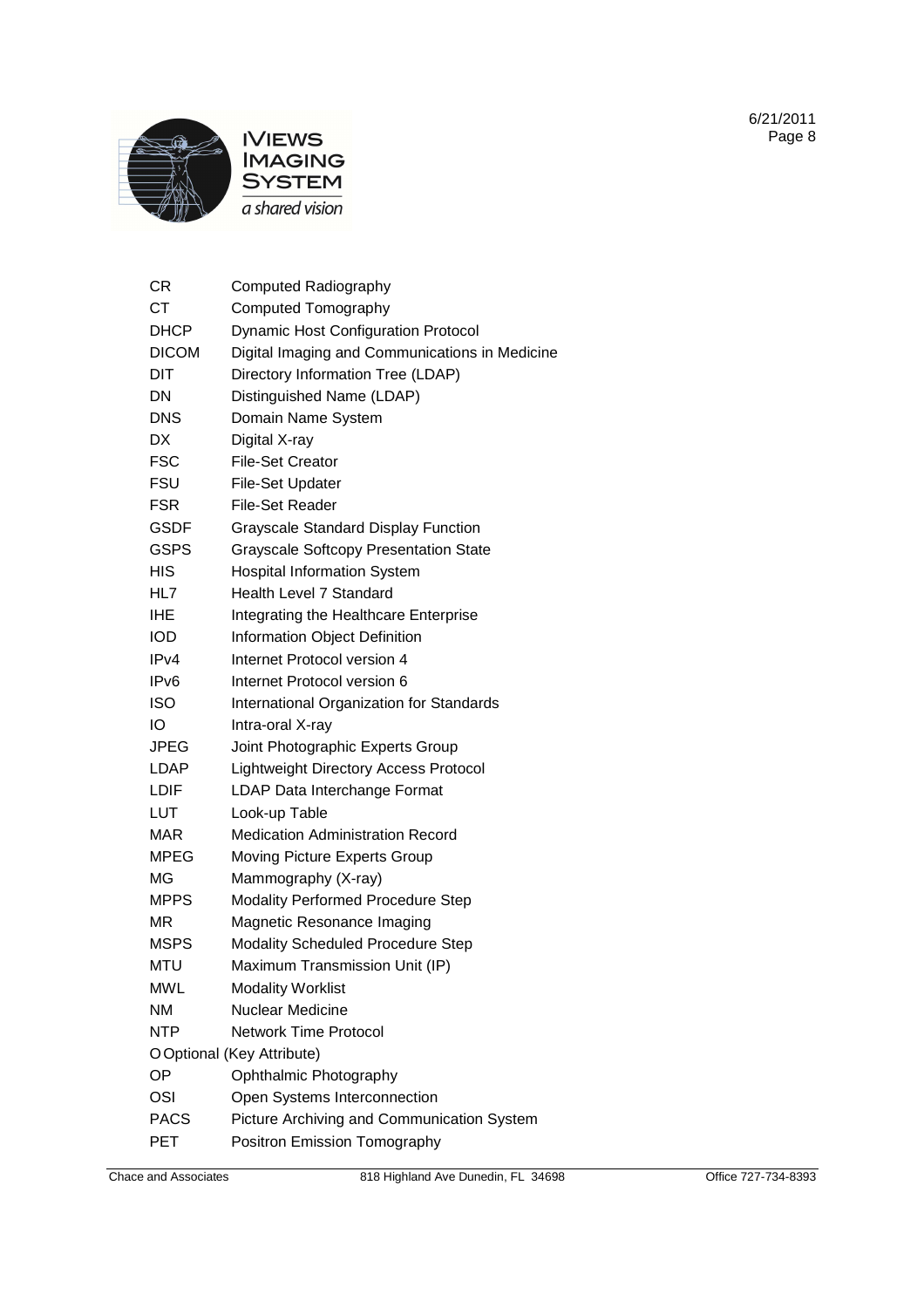

- PDU Protocol Data Unit
- R Required (Key Attribute)
- RDN Relative Distinguished Name (LDAP)
- RF Radiofluoroscopy
- RIS Radiology Information System.
- RT Radiotherapy
- SC Secondary Capture
- SCP Service Class Provider
- SCU Service Class User
- SOP Service-Object Pair
- SPS Scheduled Procedure Step
- SR Structured Reporting
- TCP/IP Transmission Control Protocol/Internet Protocol

U Unique (Key Attribute)

- UL Upper Layer
- US Ultrasound
- VL Visible Light
- VR Value Representation
- XA X-ray Angiography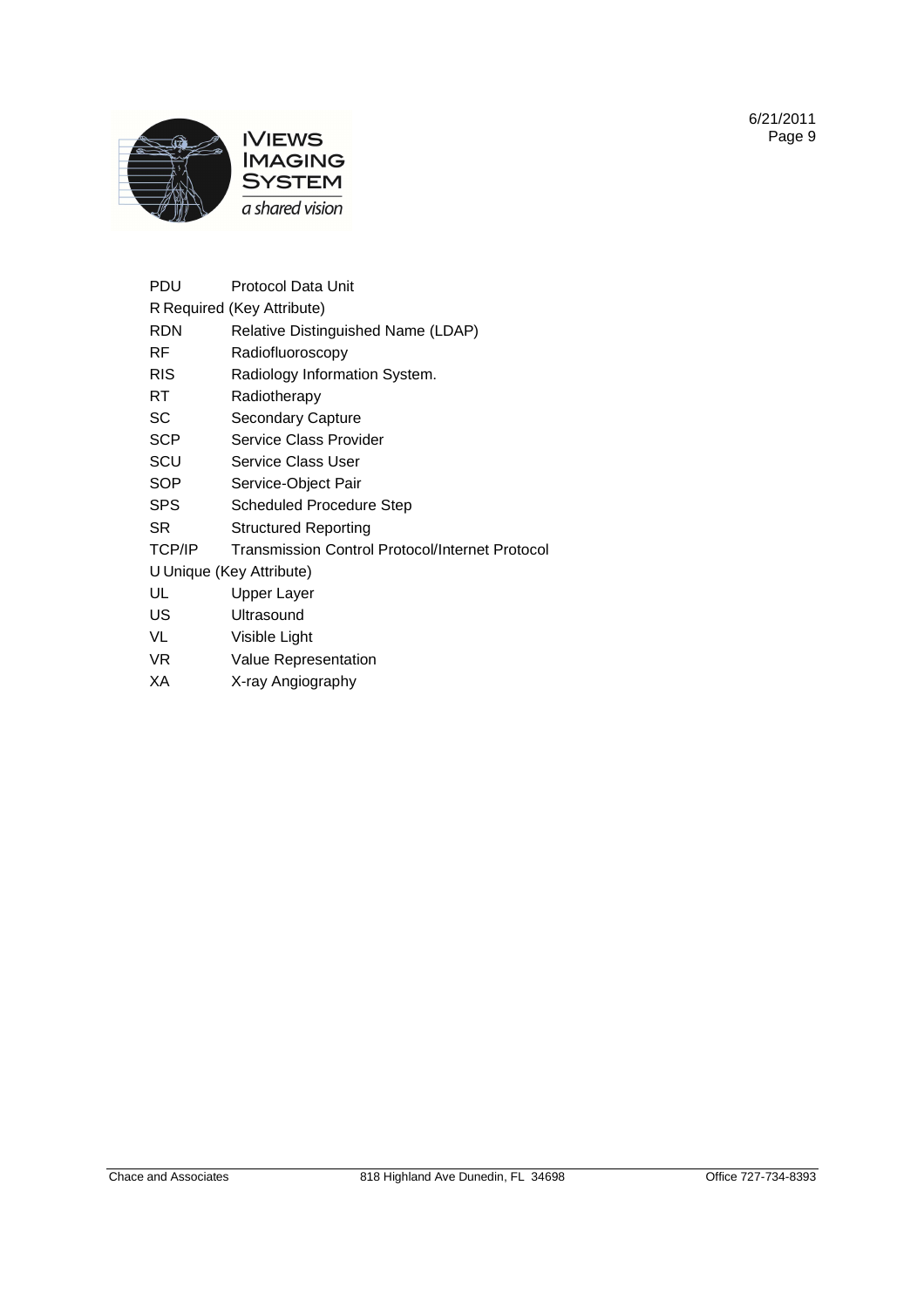

### **3.7 REFERENCES**

References to the DICOM Standard should provide the URL for the free published version of the Standard, but should not specify a date of publication:

> 1. NEMA PS3 Digital Imaging and Communications in Medicine (DICOM) Standard, available free at http://medical.nemorg/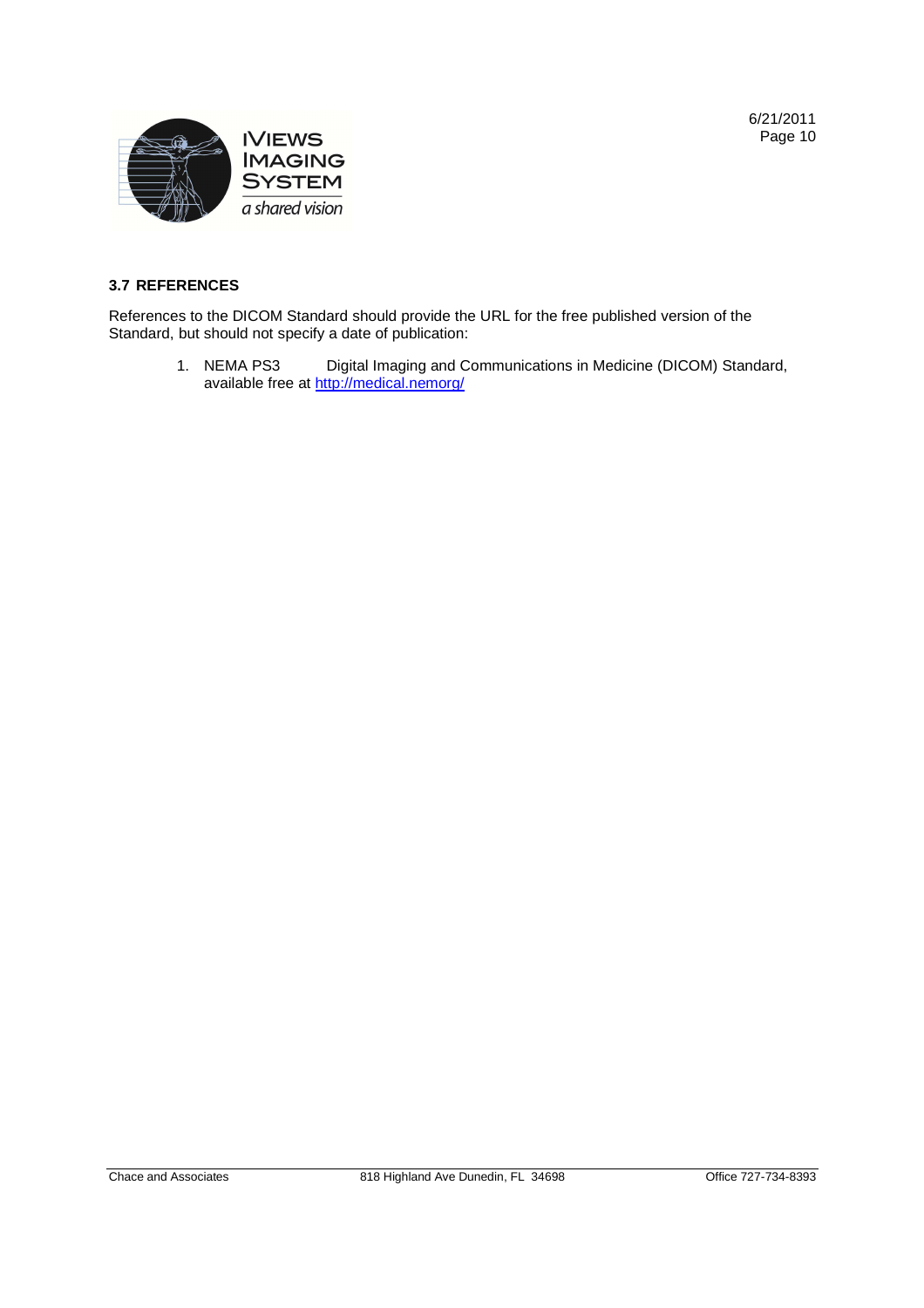

# **4 NETWORKING**

#### **4.1 IMPLEMENTATION MODEL**

#### **4.1.1 Application Data Flow**



#### **Figure 4.1 -1 FUNCTIONAL OVERVIEW**

In this illustration, according to figure 4.1 -1, an occurrence of local Image data submission will cause Zipi to initiate an association for the purpose of sending a DICOM for fstorage.

#### **4.1.2 Functional Definition of AE's**

The incoming data is from a wide variety of instrument modalities.

#### **4.1.2.1 Functional Definition of Zipi**

The Zipi Application Entity is designed to create DICOM images from various ophthalmic instruments and transmit them to the DICOM2DB DICOM Processing engine. The process is performed via a file transfer. Table 4.1.2.1-1 lists the ophthalmic medical devices that Zipi natively supports.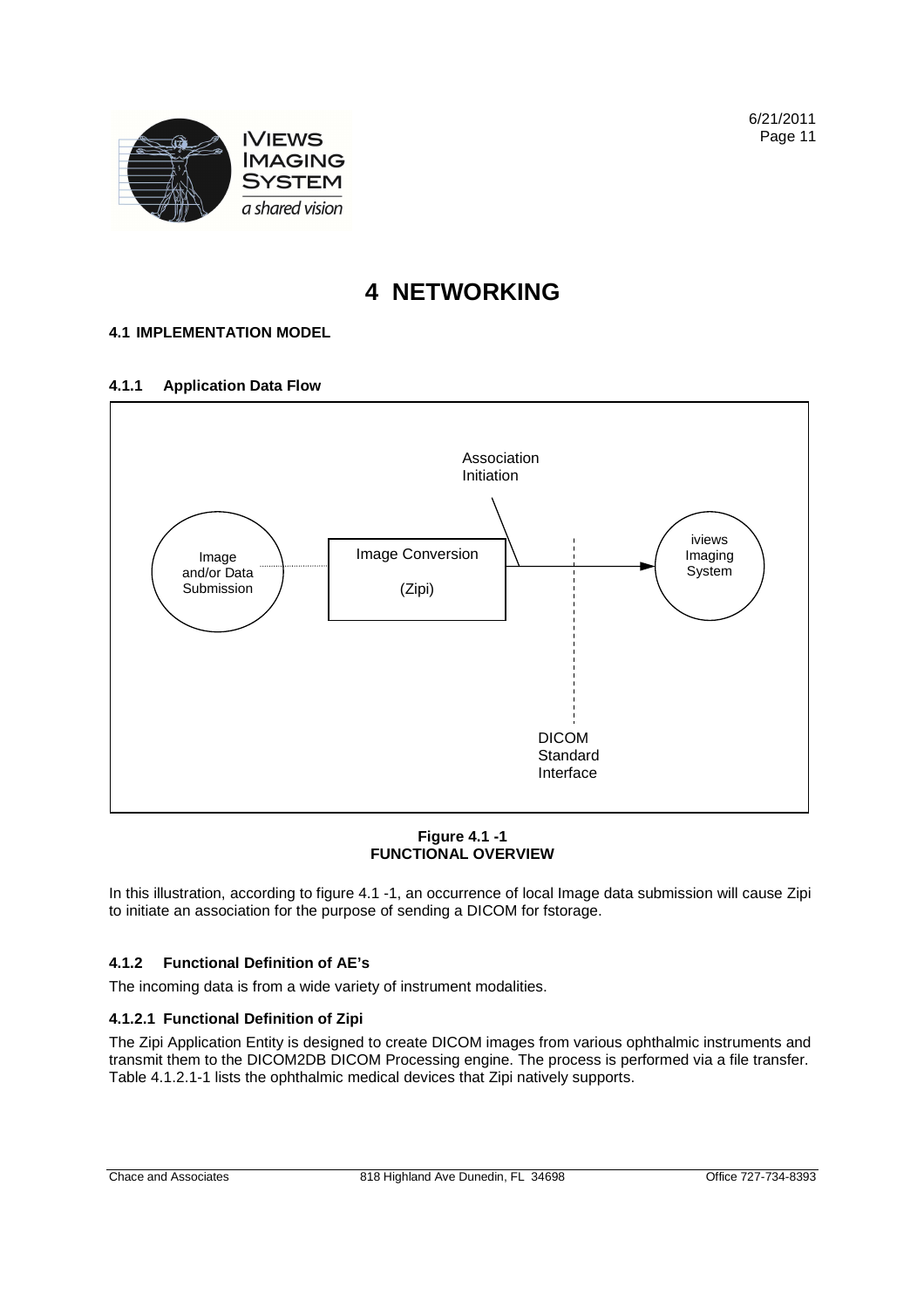

| <b>Instrument Name</b>              | <b>Supported Format</b>                                                |
|-------------------------------------|------------------------------------------------------------------------|
| <b>CZMI Stratus OCT</b>             | PDF for Reports and Ophthalmic Maps<br>JPG for Exported line scan data |
| CZMI Humphrey Visual Field Analyzer | <b>PDF and XML pairs</b><br><b>TIF and XML pairs</b>                   |
| <b>CZMI Cirrus OCT</b>              | <b>PDF</b>                                                             |
| <b>CZMI Visante OCT</b>             | <b>TIFF</b>                                                            |
| CZMI Atlas 9000                     | <b>PDF and XML Pairs</b>                                               |
| CZMI Atlas 991/993/995              | <b>PDF and JPG</b>                                                     |
| <b>CZMI IOL Master</b>              | <b>PDF</b>                                                             |
| <b>CZMI GDx VCC</b>                 | Ver 5.5 - SVG with XML<br>Ver 6.0 - Zip File containing SVG with XML   |
| <b>CZMI Matrix</b>                  | Zip file containing PDF and XML                                        |
| <b>CZMI FDT</b>                     | Zip file containing PDF and XML                                        |
| Accutome A-scan                     | <b>PDF</b>                                                             |
| Alcon Allegro Topolyzer             | <b>PDF</b>                                                             |
| Escalon                             | <b>TIF and DICOM</b>                                                   |
| Eyesys                              | <b>XML and PDF</b>                                                     |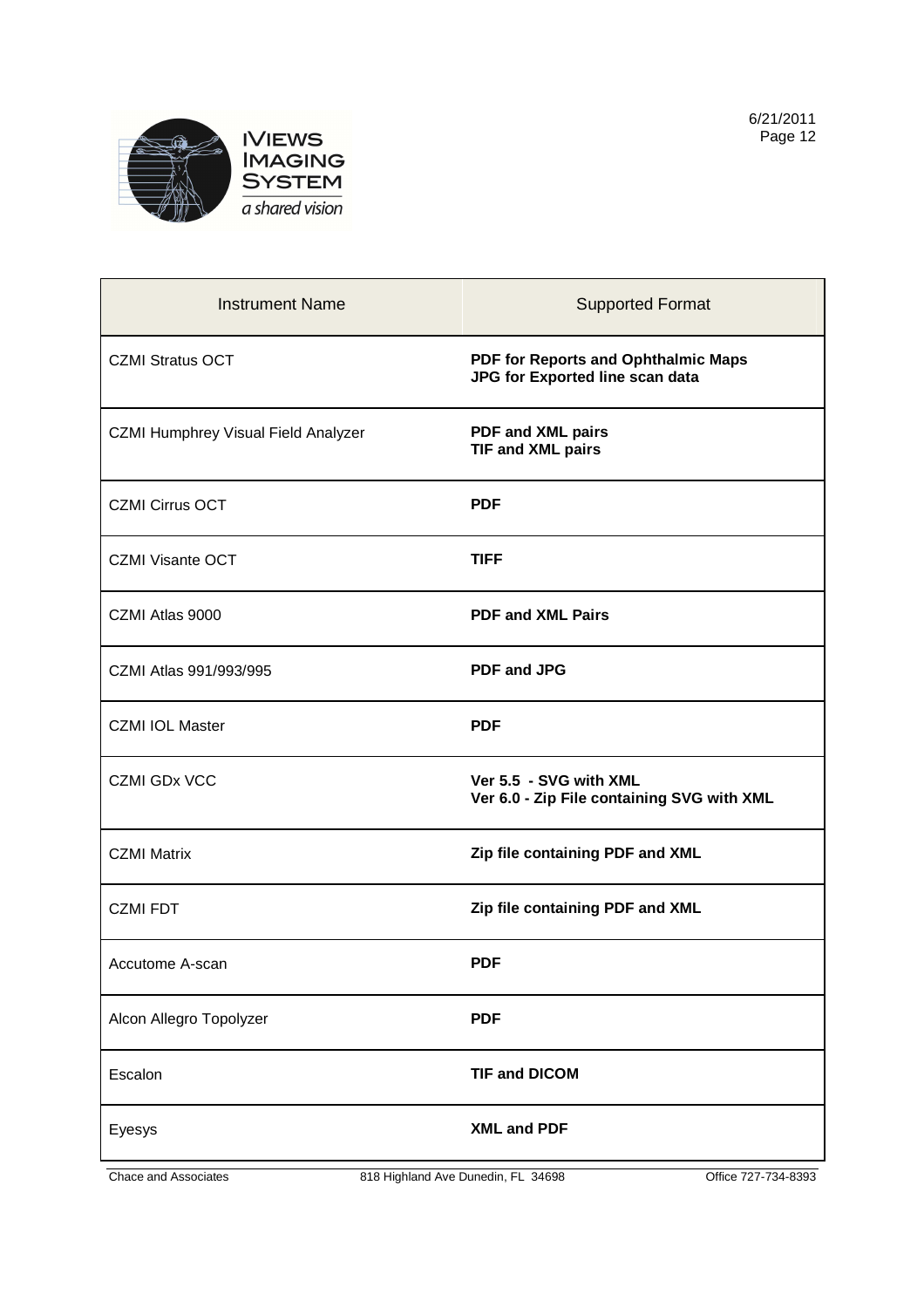

| Heidelberg Spectralis OCT | PDF for reports                    |
|---------------------------|------------------------------------|
|                           | XML for line scans and photography |
| Heidelberg HRT/HRA        | <b>PDF</b>                         |
| Holladay HicSoap          | <b>PDF</b>                         |
| Oculus Pentacam           | <b>JPG and DICOM</b>               |
| OptoVue                   | <b>PDF and JPG</b>                 |
| <b>OIS</b>                | <b>JPEG and DICOM</b>              |
| Orbscan                   | PDF and native data                |
| Sonomod Ultrasound        | <b>PDF</b>                         |
| Tomey                     | <b>JPG and CSV</b>                 |
| Zeimer Galilei            | PDF, DICOM, and CSV                |

**Figure 4.1.2.1 -1 NATIVE INSTRUMENT SUPPORT**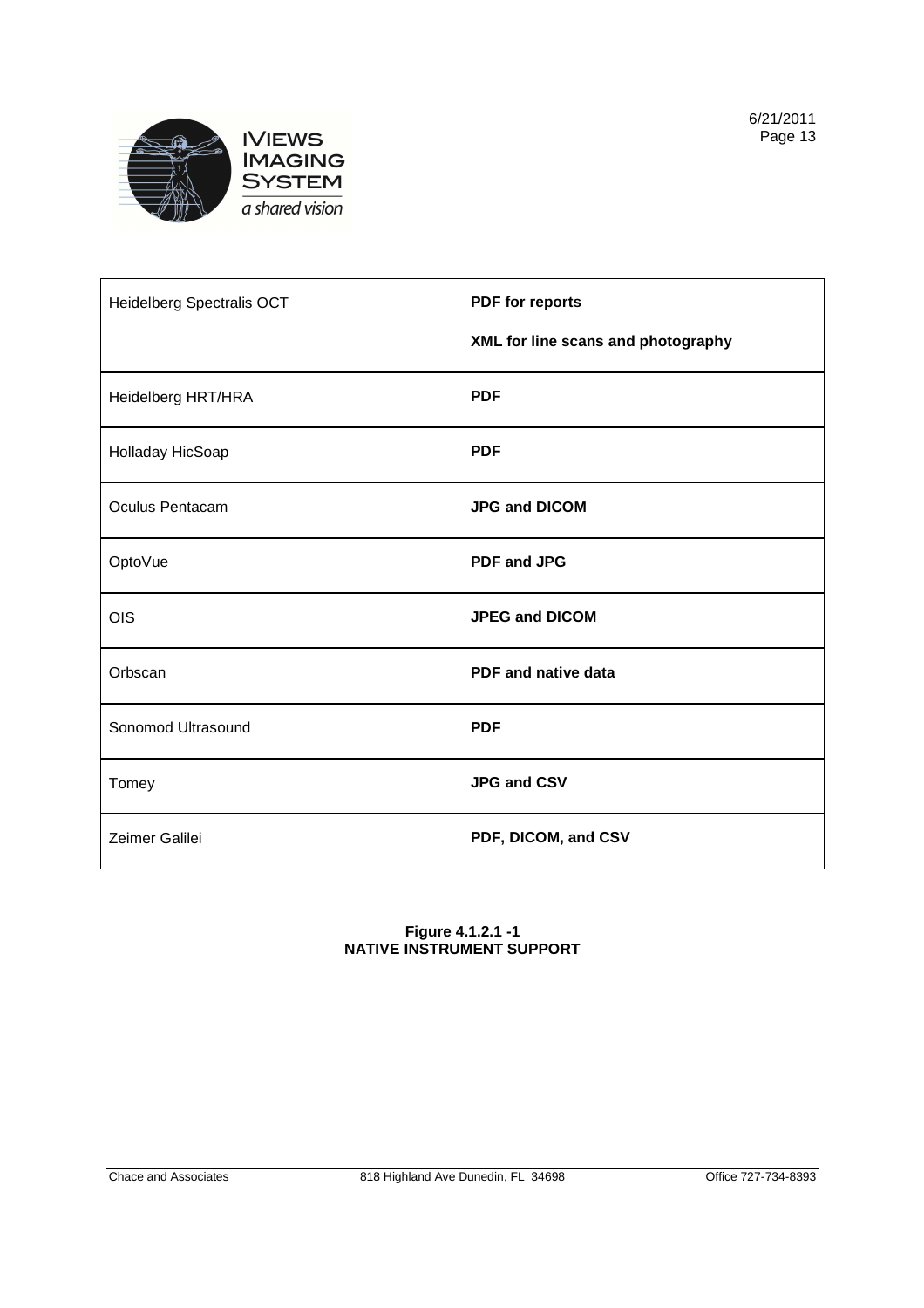

### **4.2 AE SPECIFICATIONS**

# **4.2.1 Zipi**

# **4.2.1.1 SOP Classes**

#### **SOP CLASS(ES) FOR Zipi**

| <b>SOP Class Name</b>           | <b>SOP Class UID</b>      | <b>SCU</b> | <b>SCP</b> |
|---------------------------------|---------------------------|------------|------------|
| Verification                    | 1.2.840.10008.1.1         | Yes        | Yes        |
| Secondary Capture Image Storage | 1.2.840.10008.5.1.4.1.1.7 | Yes        | Yes        |

#### **4.2.1.2 Association Policies**

**4.2.1.2.1 General** 

# **4.2.1.2.2 Number of Associations.**

Zipi supports only a single association at any given time.

#### **NUMBER OF ASSOCIATIONS FOR ZIPI**

| l Maximum number of simultaneous associations |  |
|-----------------------------------------------|--|
|                                               |  |

#### **4.2.1.2.3 Asynchronous Nature**

Zipi does not currently implement any asynchronous features.

#### **4.2.1.2.4 Implementation Identifying Information**

#### DICOM IMPLEMENTATION CLASS AND VERSION FOR ZIPI

| Implementation Class UID    | 1.2.826.0.1.3680043.8.444.2 |
|-----------------------------|-----------------------------|
| Implementation Version Name | Zipi – L2V 2.0.1            |

#### **4.2.1.3 Association Initiation Policy**

#### **4.2.1.3.1 Activity – Image Conversion**

#### **4.2.1.3.1.1 Description and Sequencing of Activities**

When a user submits data, either an image or image-data pair, Zipi will use the definition specified in the configuration to attempt to read the data. The data is read and the appropriate information is analyzed to ensure that enough data is present and that the data is valid to correctly identify the patient. If successful, the image is then converted to a DICOM and the verified data is used to populate the DICOM data tags. After the DICOM is created, Zipi places the final DICOM into the input directory for Dicom processing.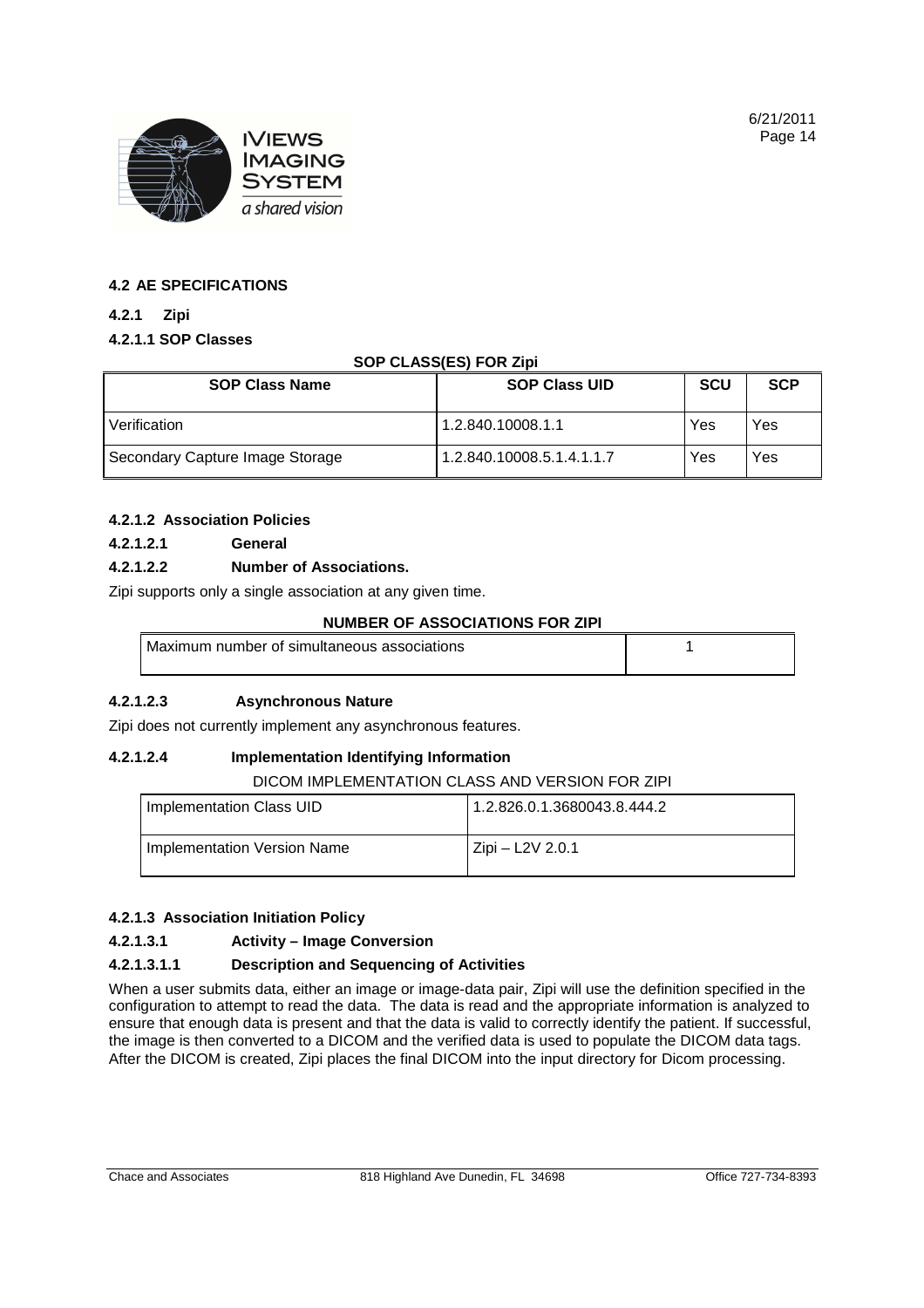

#### **4.2.1.3.1.2 Proposed Presentation Contexts**

| <b>Presentation Context Table</b>        |                           |                        |                   |      |                    |
|------------------------------------------|---------------------------|------------------------|-------------------|------|--------------------|
|                                          | <b>Abstract Syntax</b>    | <b>Transfer Syntax</b> |                   | Role | <b>Extended</b>    |
| <b>Name</b>                              | UID                       | <b>Name</b><br>List    | <b>UID List</b>   |      | <b>Negotiation</b> |
| Secondary<br>Capture<br>Image<br>Storage | 1.2.840.10008.5.1.4.1.1.7 | ILE.                   | 1.2.840.10008.1.2 | SCL  | <b>No</b>          |

# **4.3 Network Interfaces**

#### **4.3.1 Physical Network Interface**

The physical network interface is not visible. The application uses the communication stack of the operating system.

#### **4.3.2 Additional Protocols**

No additional protocols are used.

#### **4.3.3 IPv4 and IPv6 Support**

No custom specifications of IPv4 or IPv6 are used.

# **4.4 Configuration**

Any implementation's DICOM conformance may be dependent upon configuration, which takes place at the time of installation. Issues concerning configuration shall be addressed in this section.

# **4.4.1 AE Title/Presentation Address Mapping**

Zipi does not utilize socket based DICOM communication at this time. Therefore no AE Titles are defined.

#### **4.4.2 Parameters**

The following table lists the configuration parameters necessary for Zipi operation.

| <b>Parameter</b>                                                           | <b>Description</b> | <b>Default Value</b> |  |
|----------------------------------------------------------------------------|--------------------|----------------------|--|
| <b>Parameters</b>                                                          |                    |                      |  |
| <b>Device Parameters</b>                                                   |                    |                      |  |
| True if Zipi should look for files in this<br>Active<br>False<br>directory |                    |                      |  |

# **CONFIGURATION PARAMETERS TABLE**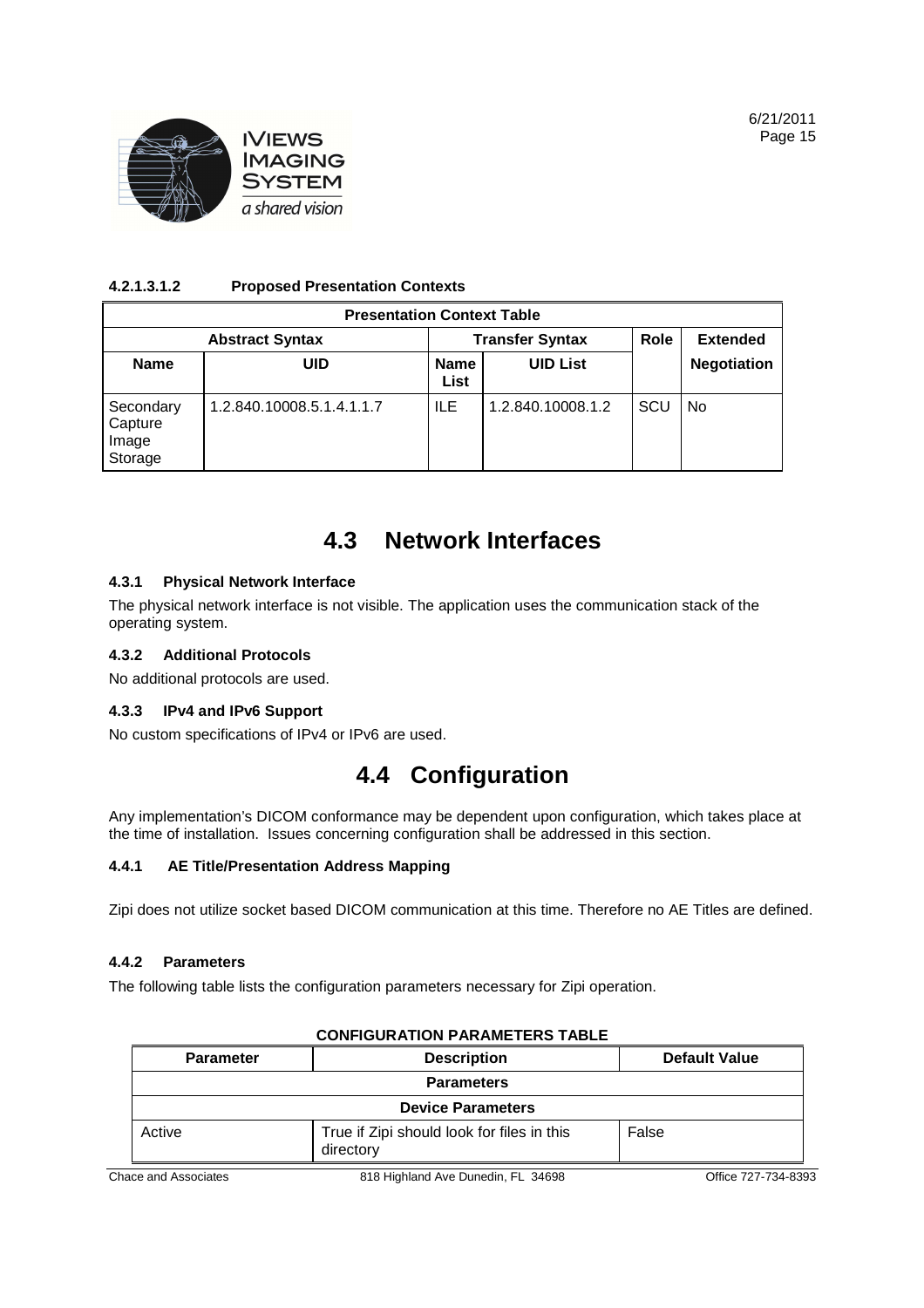

| <b>Parameter</b>         | <b>Description</b>                                                                           | <b>Default Value</b>   |
|--------------------------|----------------------------------------------------------------------------------------------|------------------------|
|                          | <b>Parameters</b>                                                                            |                        |
| Category                 | The name of the instrument. There is a<br>predefined list for native support                 | <b>Predefined List</b> |
| <b>Directory Path</b>    | The directory that contains the instrument<br>data                                           | N/A                    |
| <b>Instrument Name</b>   | The name of the instrument                                                                   | N/A                    |
| Instrument S/N           | The Serial Number of the instrument                                                          | N/A                    |
| Delay                    | The number of milliseconds for Zipi to<br>pause before trying to read a file.                | 10 <sub>ms</sub>       |
| <b>Regional Setting</b>  | The cultural setting for the country region                                                  | US-English             |
| Manufacturer             | The manufacturer of the device                                                               | Zeiss                  |
|                          |                                                                                              |                        |
|                          | <b>General Parameters</b>                                                                    |                        |
| <b>DICOM Output Path</b> | Path to the DICOM2DB service                                                                 | C:\Eis\d2db in         |
| Image Store              | The storage bin for the ORIGINAL images<br>that have been successfully read and<br>converted | C:\ZIPI\IMAGE_STORE    |
| Unknown file path        | The storage path for any file that cannot be<br>converted for any reason                     | C:\ZIPI\Unknown        |
| <b>Character Casing</b>  | The casing for patient names. All names<br>will be converted to the set casing               | Mixed                  |
|                          |                                                                                              |                        |
|                          |                                                                                              |                        |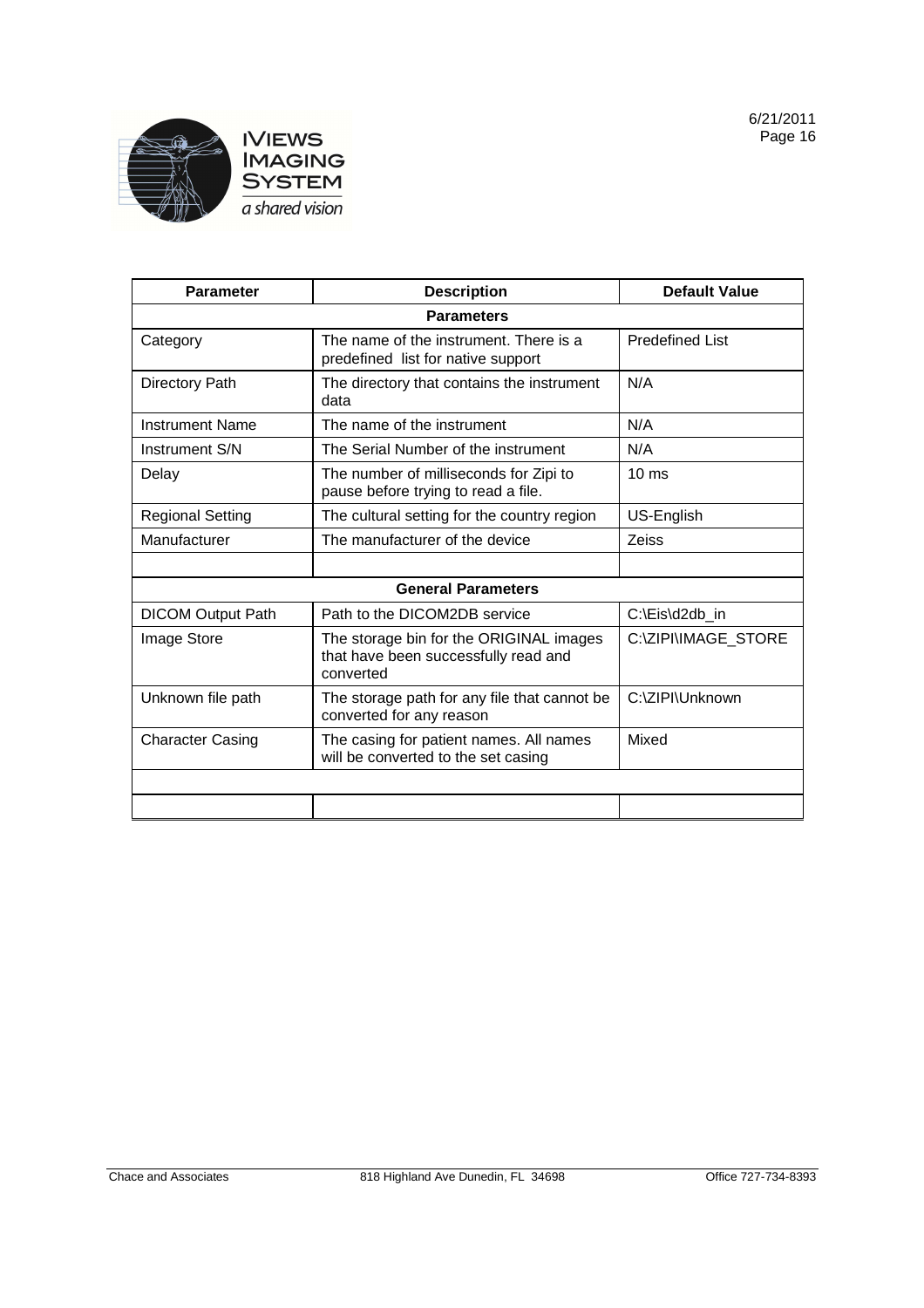

# **5 MEDIA INTERCHANGE**

# **5.1 IMPLEMENTATION MODEL**

The Implementation Model shall identify the DICOM Application Entities in a specific implementation and relate the Application Entities to Real-World Activities.

#### **5.1.1 Application Data Flow Diagram**



# **5.1.2 Functional definitions of AE's**

# **5.1.2.1 Zipi Application Entity**

The Zipi Application Entity does not support Media Interchange

#### **5.1.3 Sequencing of Real World Activities**

### **5.1.4 File Meta Information for Implementation Class and Version**

| I Implementation Class UID    | 1.2.826.0.1.3680043.8.444.2 |
|-------------------------------|-----------------------------|
| I Implementation Version Name | Zipi – 3.0.2.1              |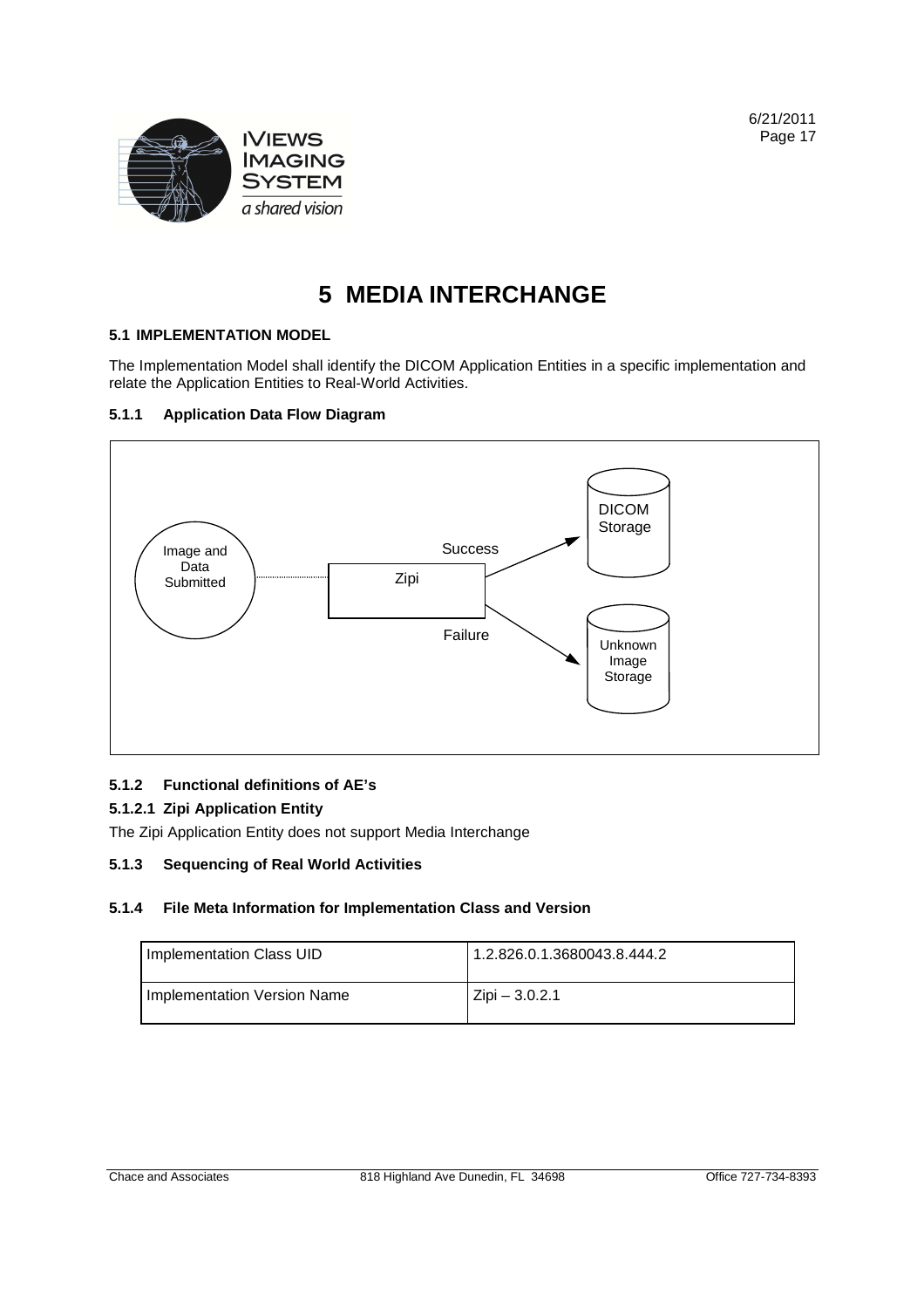

# **5.2 AE SPECIFICATIONS**

# **5.2.1 Zipi Application Entity**

The Zipi Application Entity does not support Media Interchange.

#### **5.2.2.2 Real-World Activities**

The operator can export image data from the ophthalmic device.

#### **5.2.2.2.1 Export image data from ophthalmic device**

When a user submits data, either an image or image-data pair, Zipi will use the definition specified in the configuration to attempt to read the data. The data is read and the appropriate information is analyzed to ensure that enough data is present and that the data is valid to correctly identify the patient. If successful, the image is then converted to a DICOM and the verified data is used to populate the DICOM data tags. After the DICOM is created, Zipi writes the final DICOM into the input directory for DICOM processing.

#### **5.2.2.2.1.1 Media Storage Application Profile**

| Information Object Definition      | SOP Class UID             | l Transfer<br>Svntax | Transfer Syntax UID    |
|------------------------------------|---------------------------|----------------------|------------------------|
| Secondary Capture Image<br>Storage | 1.2.840.10008.5.1.4.1.1.7 | JPEG<br>Baseline     | 1.2.840.10008.1.2.4.50 |

#### **5.3 AUGMENTED AND PRIVATE APPLICATION PROFILES**

Zipi does not support Augmented Application Profiles or Private Application Profiles.

### **5.4 MEDIA CONFIGURATION**

There is no specialized configuration for Media Interchange.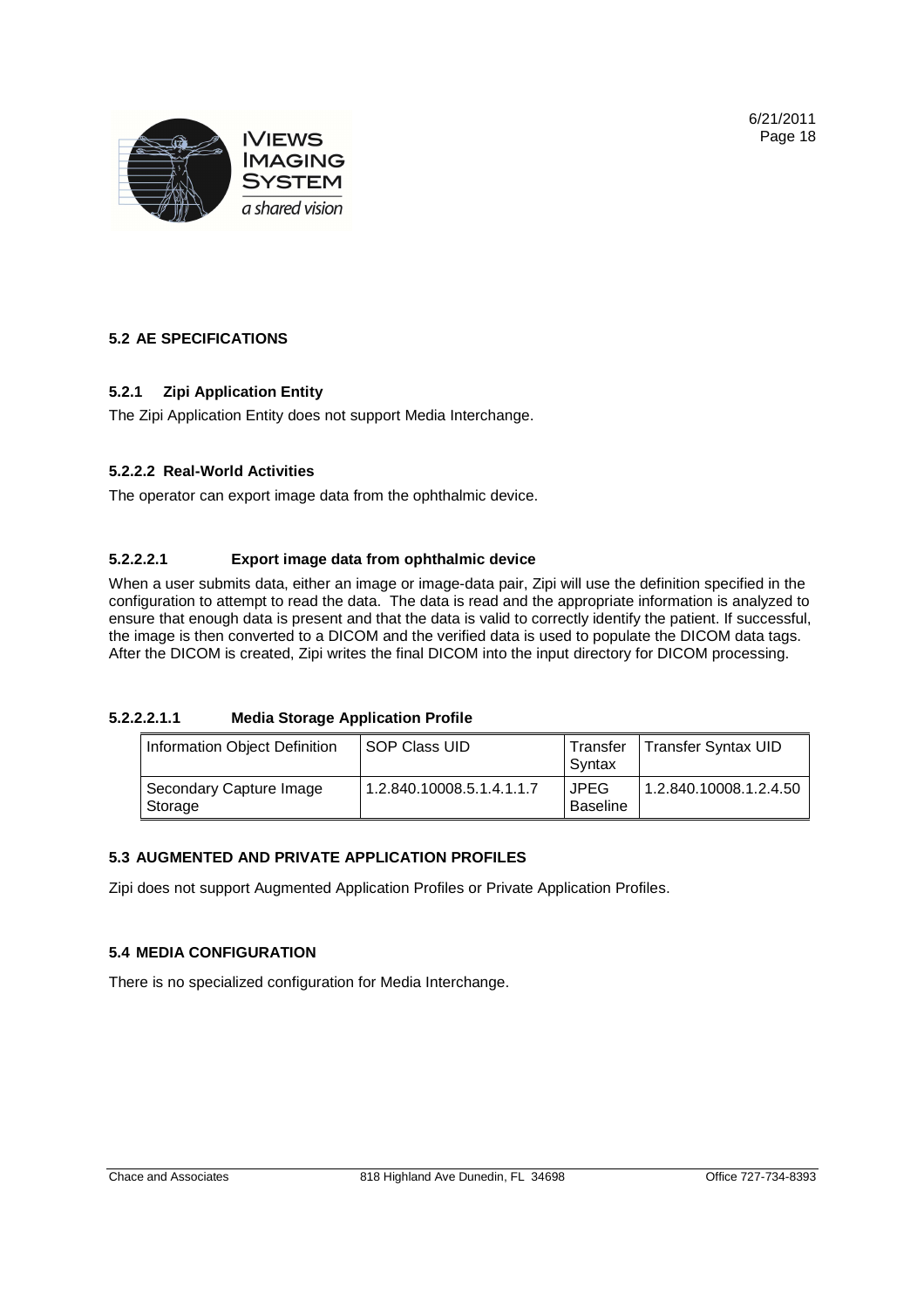

# **6 SUPPORT OF CHARACTER SETS**

Zipi supports the DICOM default character set.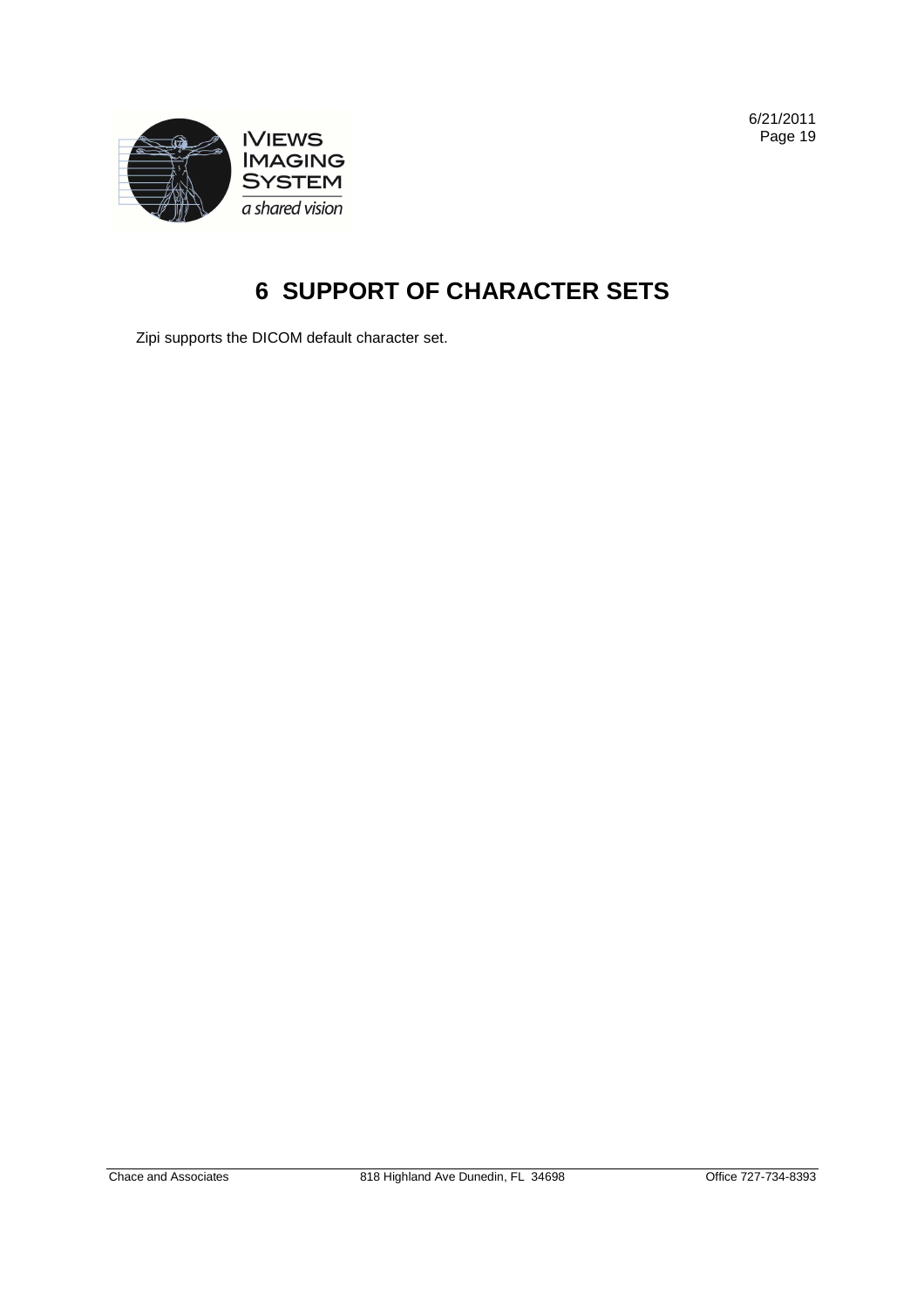

# **7 SECURITY**

Zipi does not support any specific security measures at this time. It is assumed that the software is used within a secure environment which includes a minimum of the following:

- 1) Anti-virus software on the hosting system. This may also include a network based detection system.
- 2) Firewall protection to ensure that only approved external hosts have access to the network.
- 3) Firewall protection limits the access of the Zipi to only the approved external hosts.
- 4) All external communications use only approved and secure channels.
- 5) Any wireless communication must be secured and encrypted.

There are additional security measures that applied, but are generally the responsibility of the local security policy.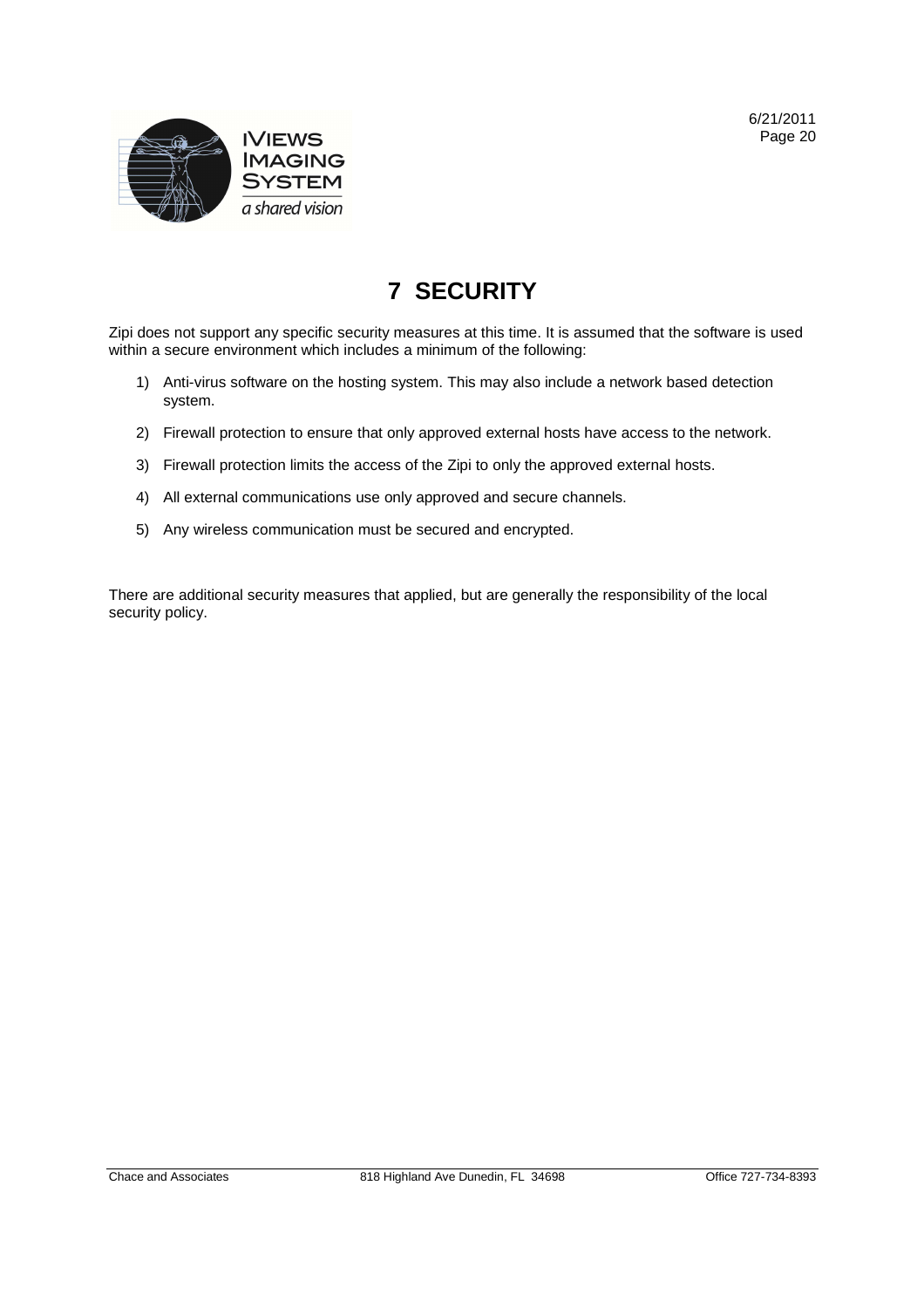

# **ANNEXES**

# **8.1 IOD CONTENTS**

#### **8.1.1 Created SOP Instance(s) – Grayed boxes are not implemented.**

 Note: ALWAYS stands for the tag value is always present ANAP stands for Attribute Not Always Present VNAP stands for Value Not Always Present USER stands for User provided value

| <b>Attribute Name</b>                 | Tag          | <b>VR</b> | Value               | <b>Presence</b><br>of Value | <b>Source</b>       |
|---------------------------------------|--------------|-----------|---------------------|-----------------------------|---------------------|
| Study Instance UID                    | (0020, 000D) | UI        | Generated by device | <b>ALWAYS</b>               | MWL/<br><b>AUTO</b> |
| <b>Study Date</b>                     | (0008,0020)  | DA        |                     | <b>ALWAYS</b>               | <b>AUTO</b>         |
| <b>Study Time</b>                     | (0008, 0030) | TM        |                     | <b>VNAP</b>                 | <b>AUTO</b>         |
| Referring Physician's<br>Name         | (0008, 0090) | <b>PN</b> |                     | <b>VNAP</b>                 | MWL/<br><b>USER</b> |
| Study ID                              | (0020, 0010) | <b>SH</b> | Generated by device | <b>VNAP</b>                 | MWL/<br><b>USER</b> |
| <b>Accession Number</b>               | (0008, 0050) | <b>SH</b> |                     | ANAP                        | MWL/<br><b>USER</b> |
| <b>Study Description</b>              | (0008, 1030) | LO        |                     | <b>VNAP</b>                 | <b>USER</b>         |
| <b>Referenced Study</b><br>Sequence   | (0008, 1110) | SQ        |                     | <b>ANAP</b>                 | <b>AUTO</b>         |
| Referenced SOP Class<br><b>UID</b>    | (0008, 1150) | UI        |                     | <b>ANAP</b>                 | <b>AUTO</b>         |
| <b>Referenced SOP</b><br>Instance UID | (0008, 1155) | UI        |                     | <b>ANAP</b>                 | <b>AUTO</b>         |

#### **GENERAL STUDY MODULE OF CREATED SOP INSTANCES**

### **PATIENT STUDY MODULE OF CREATED SOP INSTANCES**

| <b>Attribute Name</b>                     | Tag               | <b>VR</b> | Value | <b>Presence</b><br>of Value | <b>Source</b> |
|-------------------------------------------|-------------------|-----------|-------|-----------------------------|---------------|
| <b>Admitting Diagnosis</b><br>Description | (0008, 1080)      | LO        |       | <b>VNAP</b>                 | <b>AUTO</b>   |
| Patient's Age                             | $(0010, 1010)$ AS |           |       | ANAP                        | <b>AUTO</b>   |
| Patient's Weight                          | (0010, 1030)      | ⊟DS       |       | <b>VNAP</b>                 | <b>AUTO</b>   |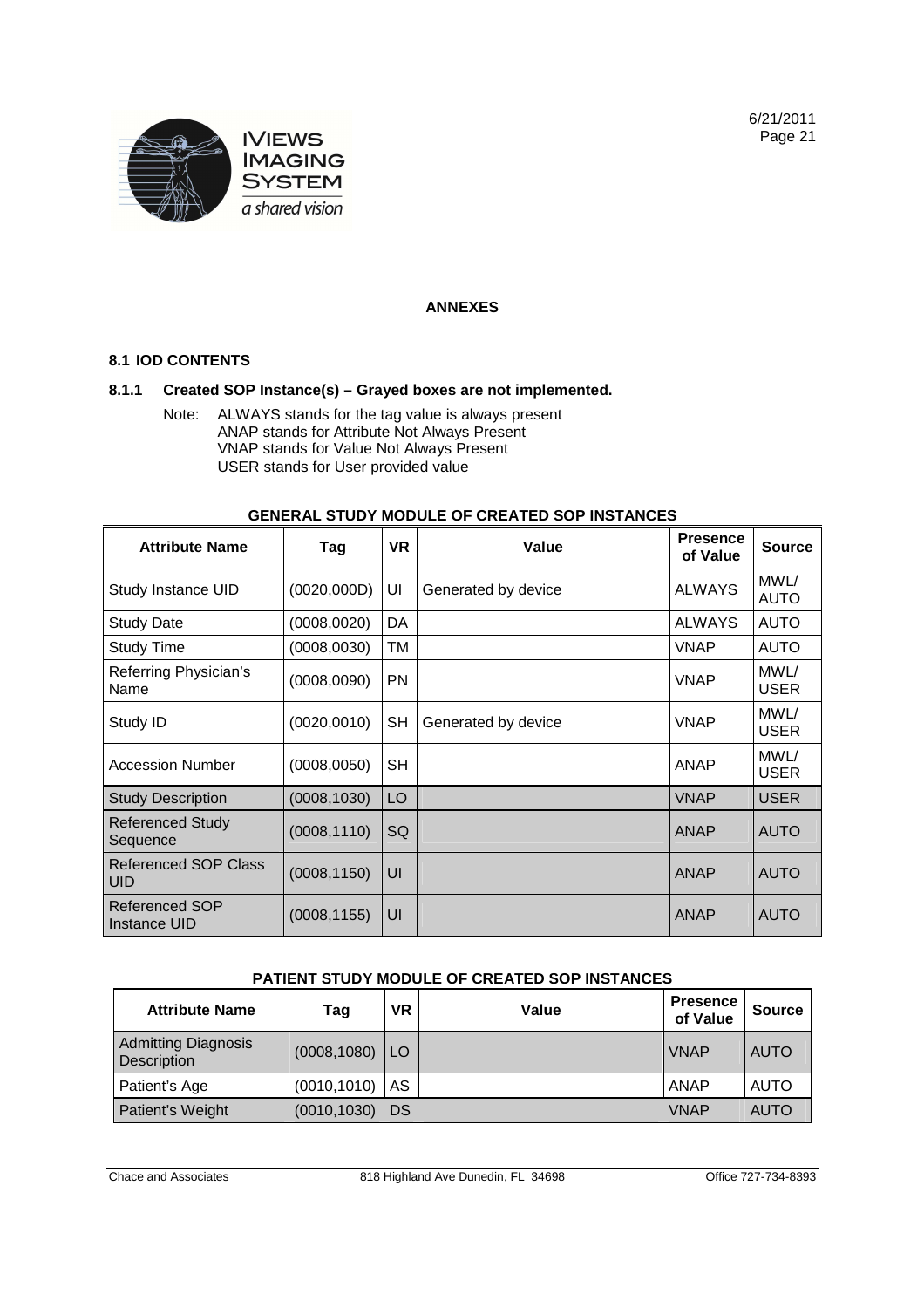

# **GENERAL SERIES MODULE OF CREATED SOP INSTANCES**

| <b>Attribute Name</b>                                  | Tag          | <b>VR</b> | Value                                                              | <b>Presence</b><br>of Value | <b>Source</b> |
|--------------------------------------------------------|--------------|-----------|--------------------------------------------------------------------|-----------------------------|---------------|
| Modality                                               | (0008, 0060) | <b>CS</b> | OT                                                                 | <b>ALWAYS</b>               | <b>AUTO</b>   |
| Series Instance UID                                    | (0020, 000E) | UI        | Generated by device                                                | <b>ALWAYS</b>               | <b>AUTO</b>   |
| <b>Series Number</b>                                   | (0020, 0011) | IS        | Generated by device                                                | <b>ALWAYS</b>               | <b>AUTO</b>   |
| <b>Series Date</b>                                     | (0008, 0021) | DA        | <yyyymmdd></yyyymmdd>                                              | <b>ANAP</b>                 | <b>AUTO</b>   |
| <b>Series Time</b>                                     | (0008, 0031) | <b>TM</b> | <hhmmss></hhmmss>                                                  | <b>ANAP</b>                 | <b>AUTO</b>   |
| Performing Physician's<br>Name                         | (0008, 1050) | PN        | Physician field in Study list. Maximum<br>64 characters.           | <b>ANAP</b>                 | <b>USER</b>   |
| <b>Protocol Name</b>                                   | (0018, 1030) | LO        | Organ program                                                      | <b>ANAP</b>                 | <b>AUTO</b>   |
| <b>Series Description</b>                              | (0008, 103E) | LO        | Organ from Study list. Maximum 512<br>characters.                  | <b>ANAP</b>                 | <b>USER</b>   |
| Operator's Name                                        | (0008, 1070) | <b>PN</b> | Operator field in Study list. Maximum<br>64 characters.            | <b>ANAP</b>                 | <b>USER</b>   |
| <b>Referenced Performed</b><br>Procedure Step Sequence | (0008, 1111) | SQ        | Identifies the MPPS SOP Instance to<br>which this image is related | <b>ANAP</b>                 | <b>MPPS</b>   |
| >Referenced SOP Class<br><b>UID</b>                    | (0008, 1150) | UI        | <b>MPPS SOP Class UID</b>                                          | <b>ANAP</b>                 | <b>MPPS</b>   |
| >Referenced SOP<br><b>Instance UID</b>                 | (0008, 1155) | UI        | MPPS SOP Instance UID                                              | <b>ANAP</b>                 | <b>MPPS</b>   |
| <b>Request Attributes</b><br>Sequence                  | (0040, 0275) | SQ        | Zero or 1 item will be present                                     | <b>ANAP</b>                 | <b>AUTO</b>   |
| >Requested Procedure ID                                | (0040, 1001) | <b>SH</b> | From Modality Worklist                                             | <b>ANAP</b>                 | <b>MWL</b>    |
| >Scheduled Procedure<br>Step ID                        | (0040, 0009) | <b>SH</b> | From Modality Worklist                                             | <b>ANAP</b>                 | <b>MWL</b>    |
| >Scheduled Procedure<br><b>Step Description</b>        | (0040, 0007) | LO        | From Modality Worklist                                             | <b>ANAP</b>                 | <b>MWL</b>    |
| >Scheduled Protocol<br>Code Sequence                   | (0040, 0008) | SQ        | From Modality Worklist                                             | <b>ANAP</b>                 | <b>MWL</b>    |
| <b>Performed Procedure</b><br>Step ID                  | (0040, 0253) | <b>SH</b> | Same as MPPS.                                                      | <b>ANAP</b>                 | <b>MPPS</b>   |
| <b>Performed Procedure</b><br><b>Step Start Date</b>   |              |           | (0040,0244)   DA   Same as MPPS                                    | <b>ANAP</b>                 | <b>MPPS</b>   |
| <b>Performed Procedure</b><br><b>Step Start Time</b>   | (0040, 0245) | TM        | Same as MPPS                                                       | <b>ANAP</b>                 | <b>MPPS</b>   |
| <b>Performed Procedure</b><br><b>Step Description</b>  | (0040, 0254) | LO        | Same as MPPS. From user input.<br>Maximum 64 characters.           | <b>ANAP</b>                 | <b>MPPS</b>   |
| <b>Performed Protocol Code</b><br>Sequence             | (0040, 0260) | SQ        | Same as MPPS                                                       | <b>ANAP</b>                 | <b>MPPS</b>   |
| Comments on the                                        | (0040, 0280) | LO        | Same as MPPS. From user input.                                     | <b>ANAP</b>                 | <b>MPPS</b>   |

Chace and Associates 818 Highland Ave Dunedin, FL 34698 Office 727-734-8393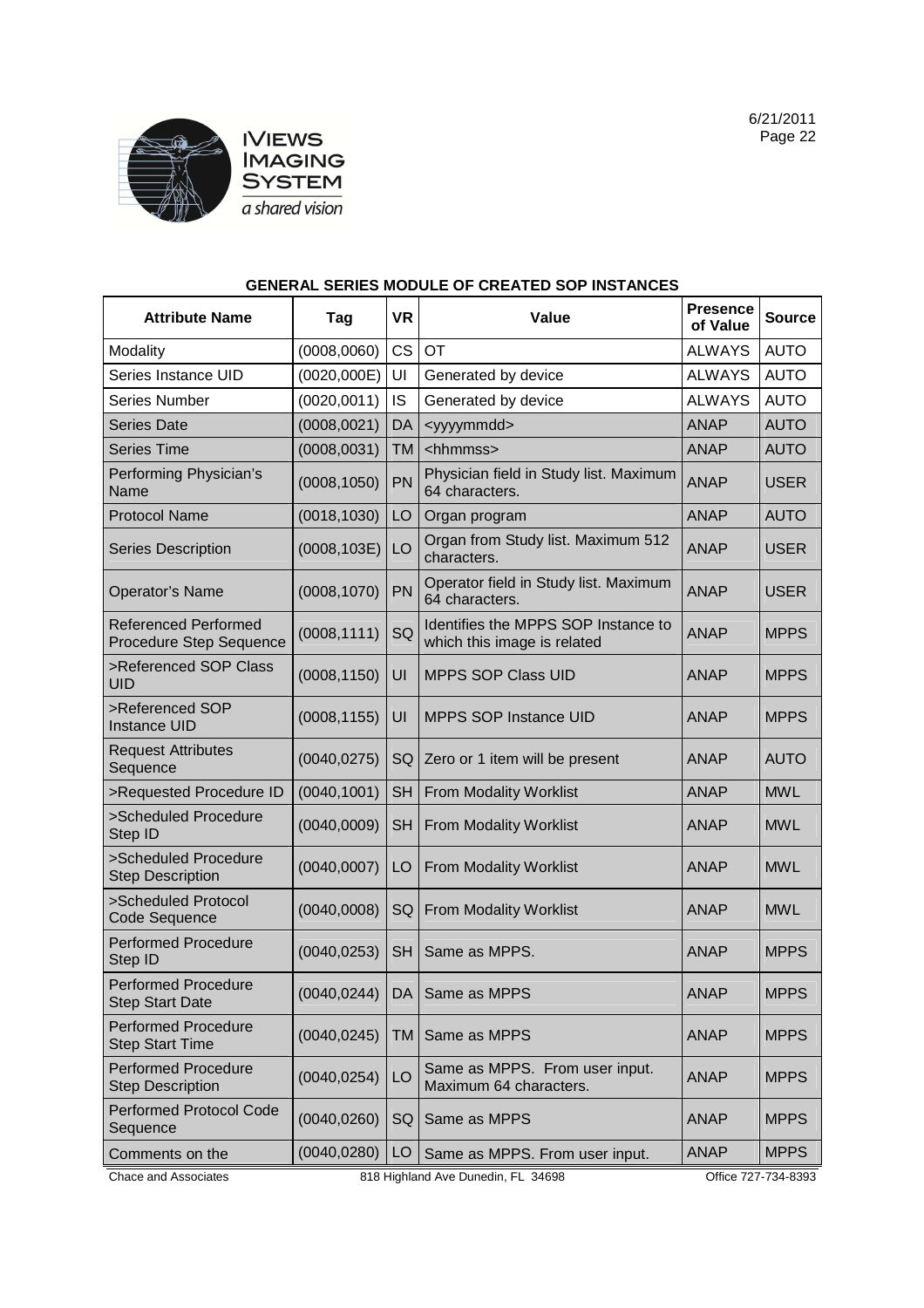

| <b>Performed Procedure</b> | Maximum 64 characters. |  |
|----------------------------|------------------------|--|
| Step                       |                        |  |

| <b>Attribute</b><br><b>Name</b> | Tag          | <b>VR</b> | Value                       | <b>Presence</b><br>of Value | <b>Source</b> |
|---------------------------------|--------------|-----------|-----------------------------|-----------------------------|---------------|
| Manufacturer                    | (0008, 0070) | LO        | EXAMPLE-IMAGING-PRODUCTS    | <b>ALWAYS</b>               | <b>AUTO</b>   |
| Institution<br>Name             | (0008, 0080) | LO        | From Configuration          | <b>ANAP</b>                 | <b>CONFIG</b> |
| <b>Station Name</b>             | (0008, 1010) | <b>SH</b> | From Configuration          | <b>ANAP</b>                 | <b>CONFIG</b> |
| Manufacturer's<br>Model Name    | (0008, 1090) | LO.       | EXAMPLE-INTEGRATED-MODALITY | <b>VNAP</b>                 | <b>CONFIG</b> |
| Device Serial<br>Number         | (0018, 1000) | LO.       | From Configuration          | <b>ANAP</b>                 | <b>CONFIG</b> |
| Software<br>Version             | (0018, 1020) | LO        | From Configuration          | <b>ALWAYS</b>               | <b>CONFIG</b> |
| Private<br>Creator              | (0009,00xx)  | LO        | EXINTMOD_EQ_01              | <b>ALWAYS</b>               | <b>AUTO</b>   |
| Equipment<br>UID                | (0009, xx01) | UI        | From Configuration          | <b>ALWAYS</b>               | <b>CONFIG</b> |
| Service UID                     | (0009, xx02) | UI        | From Configuration          | <b>ALWAYS</b>               | <b>CONFIG</b> |

# **GENERAL EQUIPMENT MODULE OF CREATED SOP INSTANCES**

# **GENERAL IMAGE MODULE OF CREATED RF SOP INSTANCES**

| <b>Attribute</b><br><b>Name</b> | Tag          | <b>VR</b> | Value                                        | <b>Presence</b><br>of Value | <b>Source</b> |
|---------------------------------|--------------|-----------|----------------------------------------------|-----------------------------|---------------|
| Image Number                    | (0020, 0013) | <b>IS</b> | Generated by device                          | <b>ALWAYS</b>               | <b>AUTO</b>   |
| Patient<br><b>Orientation</b>   | (0020, 0020) | <b>CS</b> | Zero length                                  | <b>ANAP</b>                 | <b>AUTO</b>   |
| Content Date                    | (0008, 0023) | <b>DA</b> | <yyyymmdd></yyyymmdd>                        | <b>ANAP</b>                 | <b>AUTO</b>   |
| Content Time                    | (0008, 0033) | <b>TM</b> | <hhmmss></hhmmss>                            | <b>ANAP</b>                 | <b>AUTO</b>   |
| Acquisition<br>Number           | (0020, 0012) | <b>IS</b> | Generated by device                          | <b>ANAP</b>                 | <b>AUTO</b>   |
| Image<br>Comments               | (0020, 4000) | <b>LT</b> | From user input. Maximum 1024<br>characters. | <b>VNAP</b>                 | <b>USER</b>   |
| Anatomic<br>Region<br>Sequence  | (0008, 2218) | SQ        | From user input.                             |                             |               |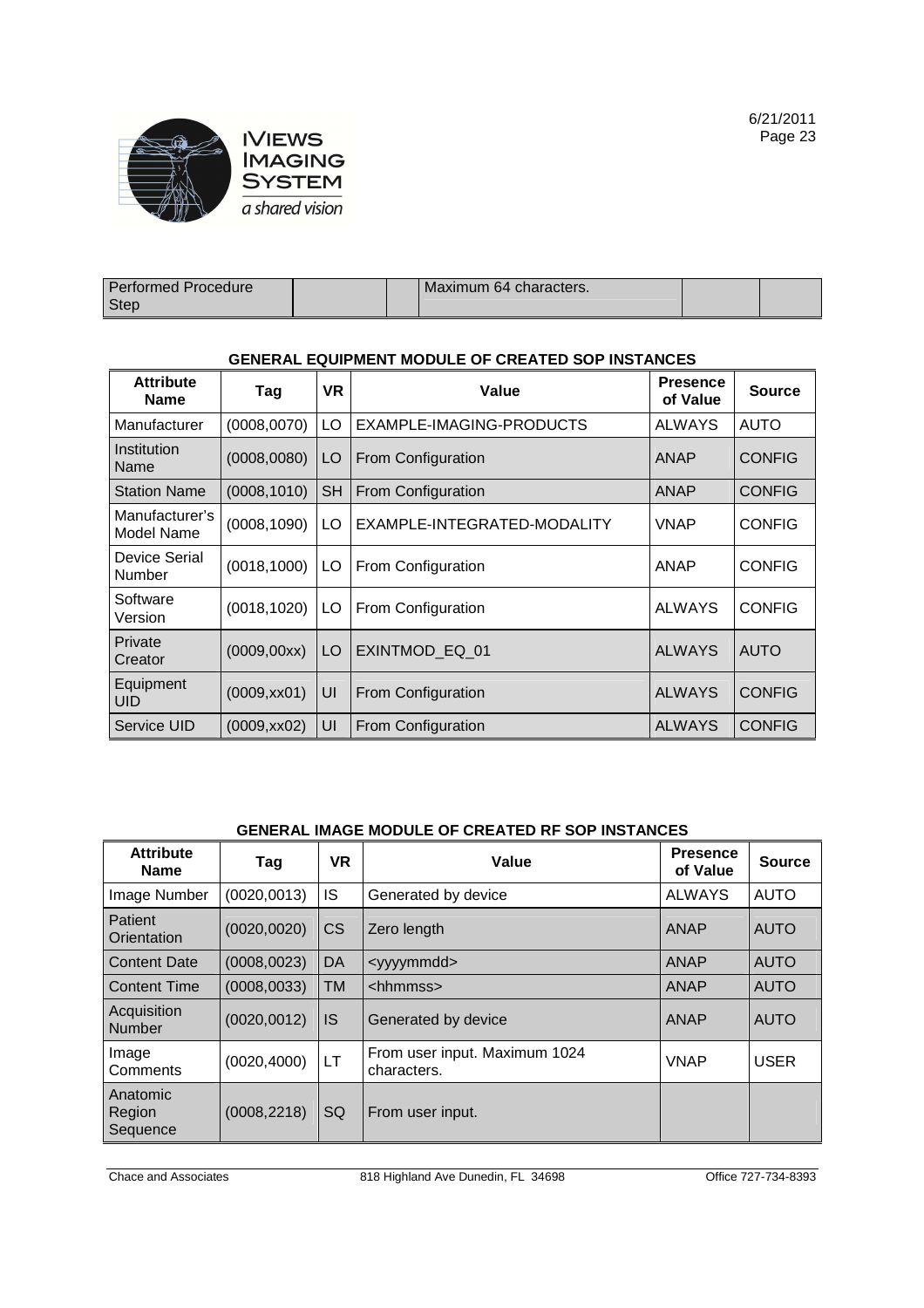

# **IMAGE PIXEL MODULE OF CREATED RF SOP INSTANCES**

| <b>Attribute</b><br><b>Name</b> | Tag         | VR        | Value                                                               | <b>Presence</b><br>of Value | <b>Source</b> |
|---------------------------------|-------------|-----------|---------------------------------------------------------------------|-----------------------------|---------------|
| Pixel Data                      | (7FE0,0010) | <b>OW</b> | The Pixel Data itself does not contain any<br>burned-in annotation. | <b>ALWAYS</b>               | AUTO          |

#### **X-RAY IMAGE MODULE OF CREATED RF SOP INSTANCES**

| <b>Attribute</b><br><b>Name</b>        | Tag          | <b>VR</b> | Value                                            | <b>Presence</b><br>of Value | <b>Source</b> |
|----------------------------------------|--------------|-----------|--------------------------------------------------|-----------------------------|---------------|
| Frame<br>Increment<br>Pointer          | (0028, 0009) | <b>AT</b> | <0018,1063> only if multi-frame                  | <b>ANAP</b>                 | <b>AUTO</b>   |
| Image Type                             | (0008,0008)  | CS        | <b>DERIVED\SINGLE</b><br>(post-processed images) | <b>ALWAYS</b>               | <b>AUTO</b>   |
| <b>Pixel Intensity</b><br>Relationship | (0028, 1040) | <b>CS</b> | LIN or LOG                                       | <b>ANAP</b>                 | <b>AUTO</b>   |
| Samples per<br>Pixel                   | (0028, 0002) | US        |                                                  | <b>ALWAYS</b>               | <b>AUTO</b>   |
| Photometric<br>Interpretation          | (0028,0004)  | CS        |                                                  | ANAP                        | <b>AUTO</b>   |
| Rows                                   | (0028, 0010) | <b>US</b> |                                                  | <b>ALWAYS</b>               | <b>AUTO</b>   |
| Columns                                | (0028, 0011) | US        |                                                  | <b>ALWAYS</b>               | <b>AUTO</b>   |
| <b>Bits Allocated</b>                  | (0028, 0100) | US        |                                                  | <b>ALWAYS</b>               | <b>AUTO</b>   |
| <b>Bits Stored</b>                     | (0028, 0101) | US        |                                                  | <b>ALWAYS</b>               | <b>AUTO</b>   |
| <b>High Bit</b>                        | (0028, 0102) | US        |                                                  | <b>ALWAYS</b>               | <b>AUTO</b>   |
| Pixel<br>Representation                | (0028, 0103) | <b>US</b> |                                                  | <b>ALWAYS</b>               | <b>AUTO</b>   |
| <b>Pixel Aspect</b><br>Ratio           | (0028, 0034) | IS        |                                                  | ANAP                        | <b>AUTO</b>   |
| Smallest Image<br><b>Pixel Value</b>   | (0028, 0106) | <b>US</b> |                                                  | <b>ANAP</b>                 | <b>AUTO</b>   |
| Largest Image<br><b>Pixel Value</b>    | (0028, 0107) | US        |                                                  | <b>ANAP</b>                 | <b>AUTO</b>   |

#### **SOP COMMON MODULE OF CREATED RF SOP INSTANCES**

| <b>Attribute</b><br><b>Name</b> | Tag              | VR | Value                          | Presence<br>of Value | <b>Source</b> |
|---------------------------------|------------------|----|--------------------------------|----------------------|---------------|
| l SOP Class<br>UID              | $(0008,0016)$ UI |    | 1.2.840.10008.5.1.4.1.1.77.1.4 | ALWAYS   AUTO        |               |
| <b>SOP</b><br>Instance UID      | $(0008,0018)$ UI |    | Generated by device            | ALWAYS   AUTO        |               |

# **ADDITIONAL SOP INSTANCES**

Chace and Associates 818 Highland Ave Dunedin, FL 34698 Office 727-734-8393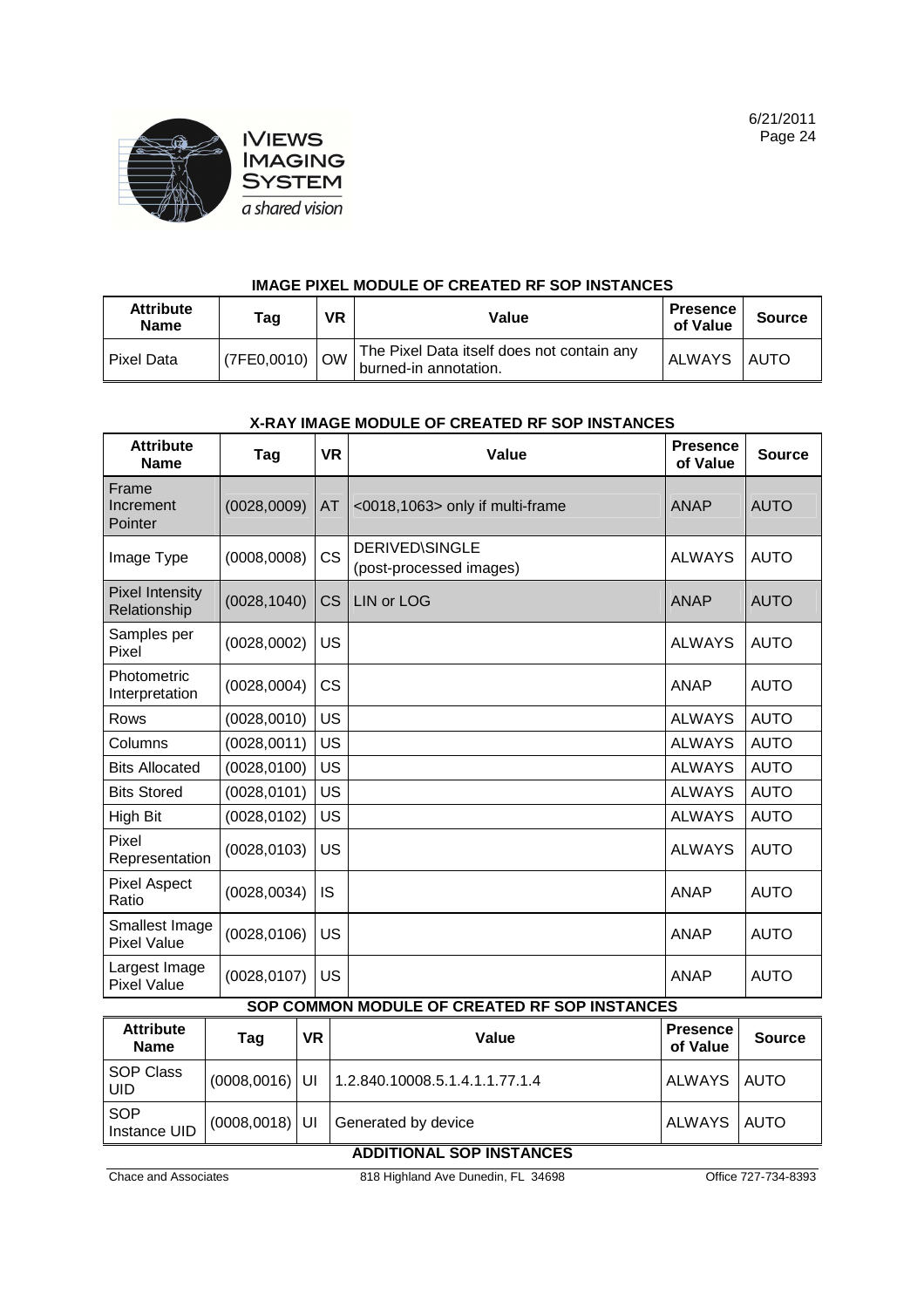

| <b>Attribute</b><br><b>Name</b> | Tag              | VR | Value | <b>Presence</b><br>of Value | <b>Source</b> |
|---------------------------------|------------------|----|-------|-----------------------------|---------------|
| Content Date   (0008,0023)   DA |                  |    |       | <b>ANAP</b>                 | <b>AUTO</b>   |
| Content Time (0008,0033)        |                  | TM |       | <b>ANAP</b>                 | <b>AUTO</b>   |
| Laterality                      | $(0020,0060)$ CS |    |       | ANAP                        | <b>AUTO</b>   |

# **8.2 DATA DICTIONARY OF PRIVATE ATTRIBUTES**

Zipi also writes several private tag values to comply with the 3<sup>rd</sup> party Vendor's Software designation for private data elements.

| Tag          | <b>Attribute Name</b>               | <b>VR</b> |
|--------------|-------------------------------------|-----------|
| (0040, 0555) | <b>Acquisition Context Sequence</b> | SQ        |
| (0040, a043) | Concept Name Code Sequence          | SQ        |
| (0008, 0100) | Code Value                          | <b>SH</b> |
| (0008, 0102) | Coding Schema Designator            | <b>SH</b> |
| (0008, 0103) | <b>Coding Scheme Version</b>        | <b>SH</b> |
| (0008, 0104) | Code Meaning                        | LO        |
| (fffe, e000) | Item                                | <b>OB</b> |
|              |                                     |           |

#### **DATA DICTIONARY OF PRIVATE ATTRIBUTES**

#### **8.2.1 Example Structure of Private Elements**

The following table shows an example of the structure of the private data elements.

| <b>DICOM Structure</b>                     | <b>Sample Value</b>        |
|--------------------------------------------|----------------------------|
| (0040:0555) - Acquisition Context Sequence |                            |
| $(fffe,e000) - Item$                       |                            |
| (0040, A043) -- Concept Name Code Sequence |                            |
| $(f\text{ffe}, e000) - \text{Item}$        |                            |
| (0008, 0100) -- Code Value                 | OP-Modality                |
| (0008, 0102) -- Coding Schema Designator   | 99HIKO                     |
| (0008, 0103) -- Coding Schema Version      | VP4.0                      |
| (0008, 0104) -- Coding Meaning             | <b>Ophthalmic Modality</b> |
| (0040, A043) -- Concept Name Code Sequence |                            |
| $(f\text{ffe}, e000) - \text{Item}$        |                            |
| (0008, 0100) -- Code Value                 | M-S-OCT                    |
| (0008, 0102) -- Coding Schema Designator   | 99HIKO                     |
| (0008, 0103) -- Coding Schema Version      | VP4.0                      |
| (0008, 0104) -- Coding Meaning             | <b>Ophthalmic Modality</b> |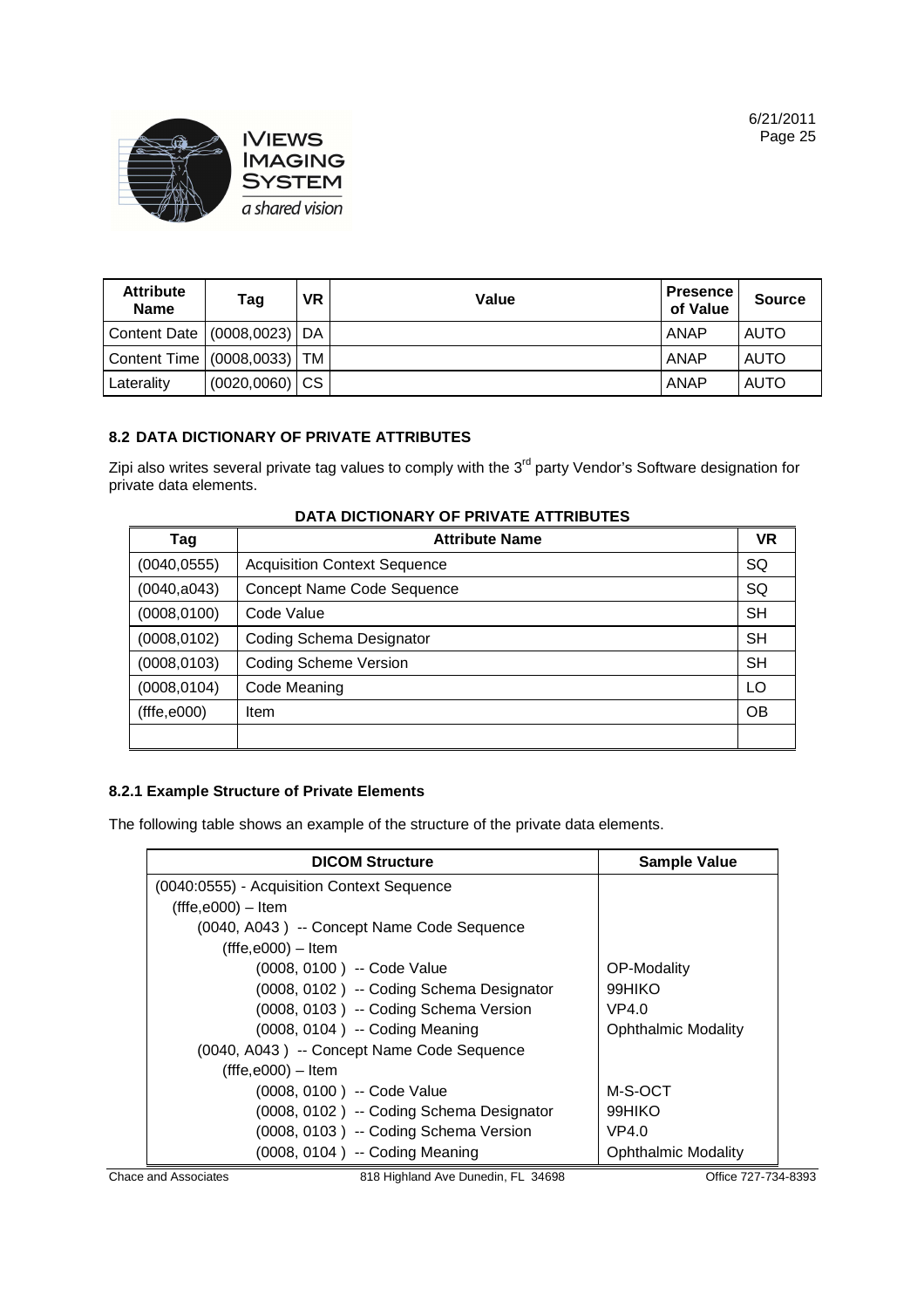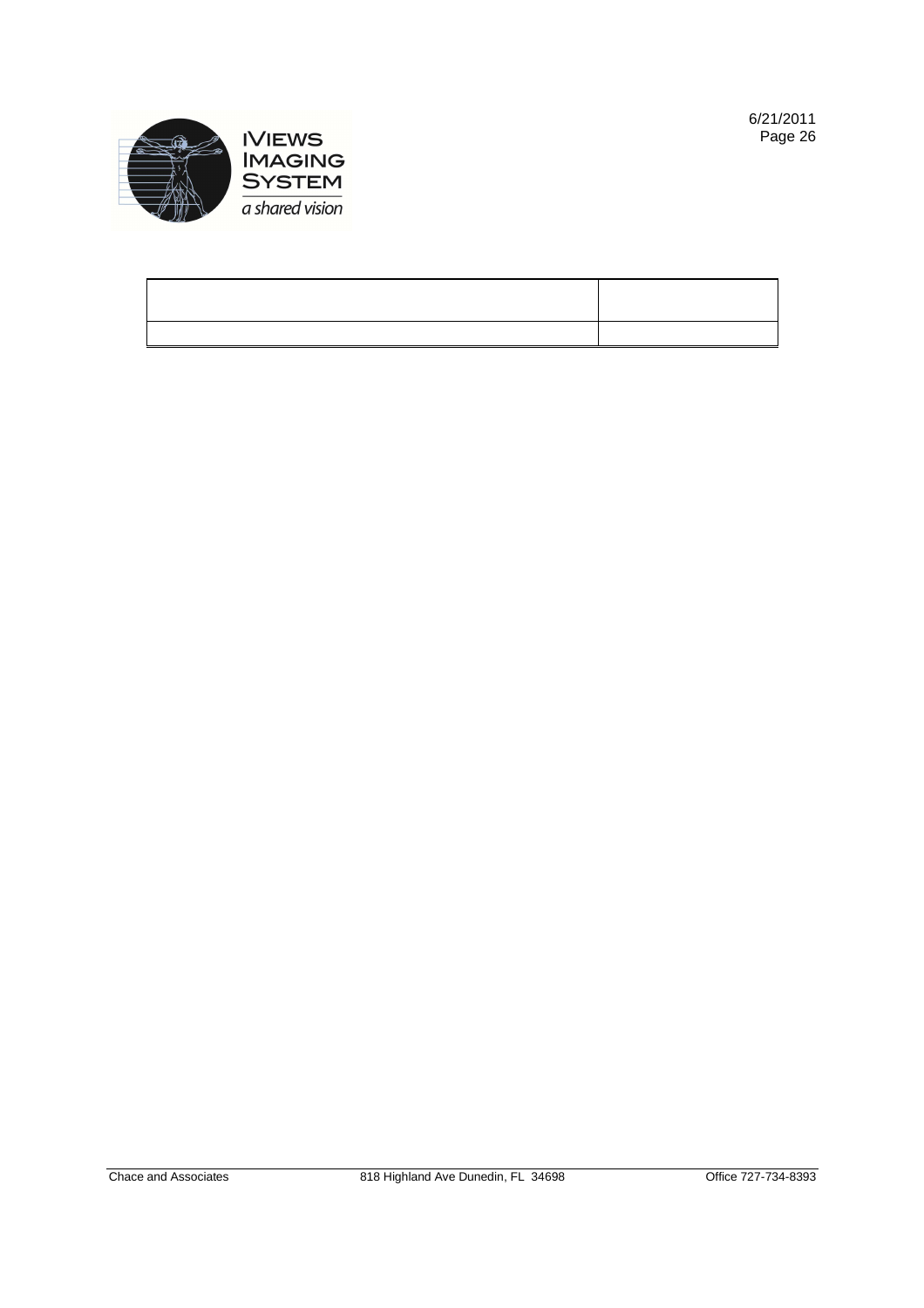

### **8.3 CODED TERMINOLOGY AND TEMPLATES**

#### **8.3.3 Example Private Code definitions**

Several coding concepts have been defined for Zipi. The Coding Scheme Designator is "99HIKO".

| Note: | CС | Concept Code |  |
|-------|----|--------------|--|
|-------|----|--------------|--|

NVU Numeric Value with Unit

TV Text Value<br>NV Numeric Va

Numeric Value

Note: The concept of Numeric Value does not conform to DICOM. It is listed here for reading capability. The implementation exists for backward compatibility reasons.

| <b>CONTEXT GROUPS</b>                     |                                        |                     |                     |  |
|-------------------------------------------|----------------------------------------|---------------------|---------------------|--|
| <b>Coding Scheme</b><br><b>Designator</b> | <b>Coding Schema</b><br><b>Version</b> | <b>Concept Name</b> | <b>Concept Type</b> |  |
| 99HIKO                                    | <b>VP4.0</b>                           | OP-Modality         | CC                  |  |
| 99HIKO                                    | VP4.0                                  | OP-Procedure        | CC                  |  |
|                                           |                                        |                     |                     |  |
|                                           |                                        |                     |                     |  |
|                                           |                                        |                     |                     |  |

# **Table A.8.3.3-1**

Zipi can read and interpret all Coding Scheme Versions of coding scheme "99HIKO".

Coding Scheme Version VP4.0 is for images which are captured by the Visupac Capture Station. This designation may also be used for Zipi.